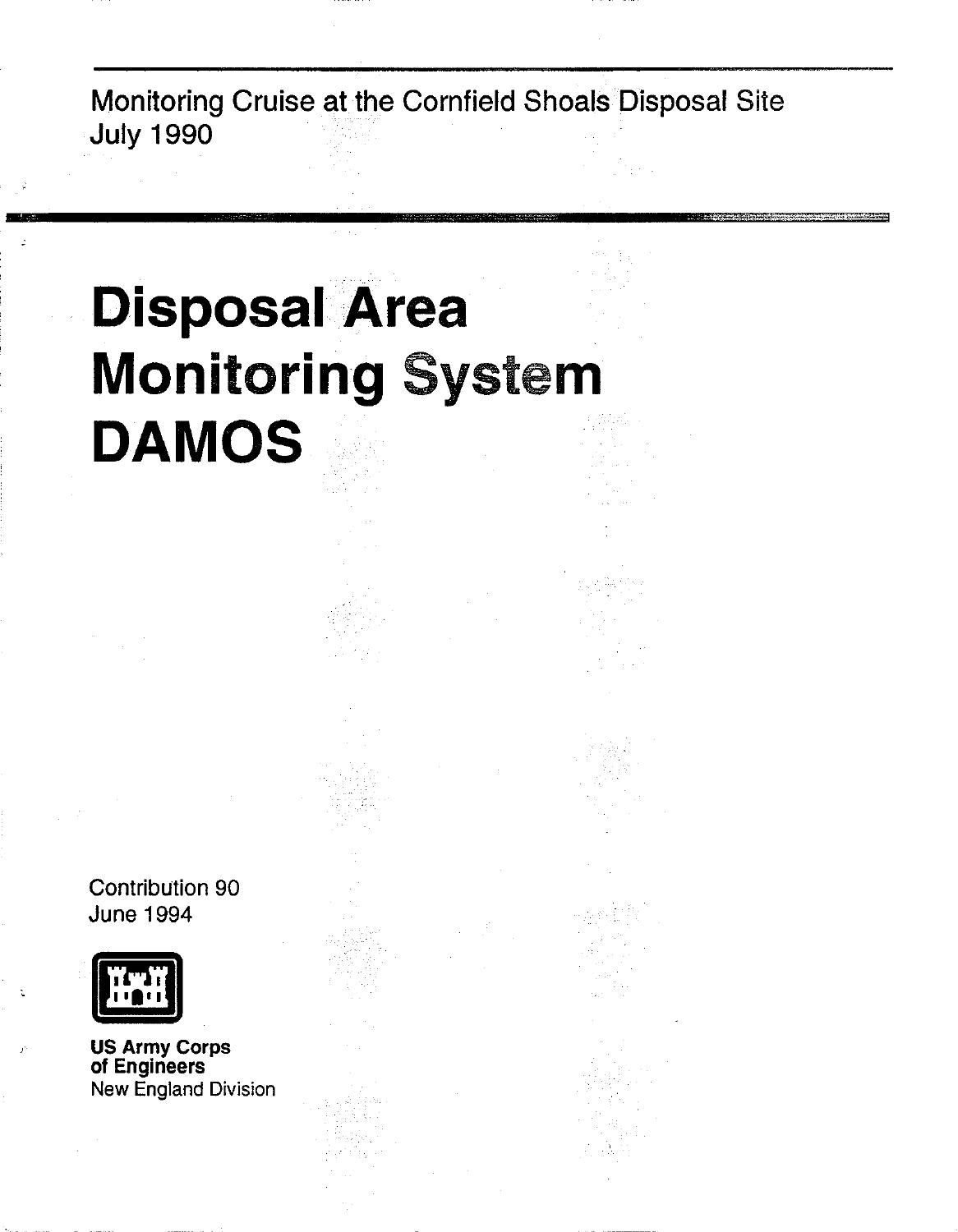$\ddot{\phantom{a}}$ 

|                                                                                                                                                                                                                                                                                                                                                                                                                                                  | REPORT DOCUMENTATION PAGE               | Form Abaraved<br>I NG 0704-0122                   |                                                                                                                                                                                                                                                                                                                                                                                                                                                                                                                                                                                                                                                                          |  |  |  |
|--------------------------------------------------------------------------------------------------------------------------------------------------------------------------------------------------------------------------------------------------------------------------------------------------------------------------------------------------------------------------------------------------------------------------------------------------|-----------------------------------------|---------------------------------------------------|--------------------------------------------------------------------------------------------------------------------------------------------------------------------------------------------------------------------------------------------------------------------------------------------------------------------------------------------------------------------------------------------------------------------------------------------------------------------------------------------------------------------------------------------------------------------------------------------------------------------------------------------------------------------------|--|--|--|
|                                                                                                                                                                                                                                                                                                                                                                                                                                                  | IN 18 Augustus 1 hour apr rous          | mer -neward the time for recor                    | da umarachada, saada<br>DC 28531                                                                                                                                                                                                                                                                                                                                                                                                                                                                                                                                                                                                                                         |  |  |  |
| AGENCY USE ONLY (Leave Diana)                                                                                                                                                                                                                                                                                                                                                                                                                    | 2. REPORT DATE<br>June 1994             | 3. REPORT TYPE "AND DATES COVERED<br>Final Report |                                                                                                                                                                                                                                                                                                                                                                                                                                                                                                                                                                                                                                                                          |  |  |  |
| 4. TITLE AND SUBTITLE                                                                                                                                                                                                                                                                                                                                                                                                                            |                                         |                                                   | <b>5. FUNDING NUMBERS</b>                                                                                                                                                                                                                                                                                                                                                                                                                                                                                                                                                                                                                                                |  |  |  |
| Monitoring Cruise at the Cornfield Shoals Disposal Site,<br><b>July 1990</b>                                                                                                                                                                                                                                                                                                                                                                     |                                         |                                                   |                                                                                                                                                                                                                                                                                                                                                                                                                                                                                                                                                                                                                                                                          |  |  |  |
| <b>6. AUTHORISI</b>                                                                                                                                                                                                                                                                                                                                                                                                                              |                                         |                                                   |                                                                                                                                                                                                                                                                                                                                                                                                                                                                                                                                                                                                                                                                          |  |  |  |
| J. Germano, J. Parker, and C. Christiansen                                                                                                                                                                                                                                                                                                                                                                                                       |                                         |                                                   |                                                                                                                                                                                                                                                                                                                                                                                                                                                                                                                                                                                                                                                                          |  |  |  |
| 7. PERFORMING ORGANIZATION NAME(S) AND ADDRESS(ES)                                                                                                                                                                                                                                                                                                                                                                                               |                                         |                                                   | <b>8. PERFORMING ORGANIZATION</b><br>REPORT NUMBER                                                                                                                                                                                                                                                                                                                                                                                                                                                                                                                                                                                                                       |  |  |  |
| Science Applications International Corporation                                                                                                                                                                                                                                                                                                                                                                                                   |                                         |                                                   |                                                                                                                                                                                                                                                                                                                                                                                                                                                                                                                                                                                                                                                                          |  |  |  |
| 221 Third Street<br>Newport, RI 02840                                                                                                                                                                                                                                                                                                                                                                                                            |                                         |                                                   | SAIC-90/7597&C91                                                                                                                                                                                                                                                                                                                                                                                                                                                                                                                                                                                                                                                         |  |  |  |
| 9. SPONSORING, MONITORING AGENCY NAME(S) AND ADDRESSIES)                                                                                                                                                                                                                                                                                                                                                                                         |                                         |                                                   | 10. SPONSORING / MONITORING                                                                                                                                                                                                                                                                                                                                                                                                                                                                                                                                                                                                                                              |  |  |  |
|                                                                                                                                                                                                                                                                                                                                                                                                                                                  |                                         |                                                   | AGENCY REPORT NUMBER                                                                                                                                                                                                                                                                                                                                                                                                                                                                                                                                                                                                                                                     |  |  |  |
| U.S. Army Corps of Engineers - New England Division<br>424 Trapelo Road                                                                                                                                                                                                                                                                                                                                                                          |                                         |                                                   | DAMOS Contribution No. 90                                                                                                                                                                                                                                                                                                                                                                                                                                                                                                                                                                                                                                                |  |  |  |
| Waltham, MA 02254-9149                                                                                                                                                                                                                                                                                                                                                                                                                           |                                         |                                                   |                                                                                                                                                                                                                                                                                                                                                                                                                                                                                                                                                                                                                                                                          |  |  |  |
| <b>11. SUPPLEMENTARY NOTES</b><br>Available from DAMOS Program Manager, Regulatory Division<br>USACOE-NED, 424 Trapelo Road, Waltham, MA 02254-9149                                                                                                                                                                                                                                                                                              |                                         |                                                   |                                                                                                                                                                                                                                                                                                                                                                                                                                                                                                                                                                                                                                                                          |  |  |  |
| 122. OISTRIBUTION/AVAILABILITY STATEMENT                                                                                                                                                                                                                                                                                                                                                                                                         |                                         |                                                   | <b>12b. DISTRIBUTION CODE</b>                                                                                                                                                                                                                                                                                                                                                                                                                                                                                                                                                                                                                                            |  |  |  |
| Approved for public release; distribution unlimited.                                                                                                                                                                                                                                                                                                                                                                                             |                                         |                                                   |                                                                                                                                                                                                                                                                                                                                                                                                                                                                                                                                                                                                                                                                          |  |  |  |
|                                                                                                                                                                                                                                                                                                                                                                                                                                                  |                                         |                                                   |                                                                                                                                                                                                                                                                                                                                                                                                                                                                                                                                                                                                                                                                          |  |  |  |
| 13. ABSTRACT IMAJIMUM 200 WORD)<br>station REMOTS® survey.<br>Volume calculations showed an estimated 16,600 m <sup>3</sup> of dredged material accumulated at the site.<br>distinct disposal mounds) were detected. REMOTS® photography detected fresh and/or relic dredged material at several stations,<br>supporting the utility of REMOTS® technology at Cornfield Shoals. Enlargement of the REMOTS® grid to incorporate stations<br>site. |                                         |                                                   | The Comfreid Shoals Disposal Site is the only dredged material disposal site managed as a dispersive site by the New<br>sediment-profile photography as a survey tool at this site. Field operations included a 1000 x 1000 m bathymetric survey and a 13<br>According to the tabulation of disposal logs, barges released 104,000 m <sup>3</sup> of material at the site since the 1987 survey.<br>As a result of the high energy regime at Cornfield Shoals, no significant changes in topography (e.g., the development of<br>outside of the dredged material dispersion area (where ambient bottom conditions persist) would assist future monitoring efforts at the |  |  |  |
| 14. SUBJECT TERMS                                                                                                                                                                                                                                                                                                                                                                                                                                |                                         |                                                   | 15. NUMBER OF PAGES                                                                                                                                                                                                                                                                                                                                                                                                                                                                                                                                                                                                                                                      |  |  |  |
| dredged material<br>dispersive<br>Comfield Shoals                                                                                                                                                                                                                                                                                                                                                                                                | sediment<br>Long Island Sound<br>REMOTS |                                                   | 39<br><b>16. PRICE CODE</b>                                                                                                                                                                                                                                                                                                                                                                                                                                                                                                                                                                                                                                              |  |  |  |
| 17. SECURITY CLASSIFICATION<br>18.<br>OF REPORT                                                                                                                                                                                                                                                                                                                                                                                                  | SECURITY CLASSIFICATION<br>OF THIS PAGE | SECURITY CLASSIFICATION<br>19.<br>OF ABSTRACT     | England Division (NED) Corps of Engineers. Disposal at this site is conducted using primarily Loran-C coordinates without the aid of<br>a taut-wire buoy. In July 1990, Science Applications International Corporation conducted field operations at Comfield Shoals to assess<br>both areal distribution of dredged material deposited since the previous July 1987 monitoring survey and the usefulness of REMOTS®<br><b>20. LIMITATION OF ASSTRACT</b>                                                                                                                                                                                                                |  |  |  |

 $\mathbf{t}$ 

 $\hat{\boldsymbol{\theta}}$ 

 $\mathbb{R}^2$ 

Protection by ANSI SEL 239-18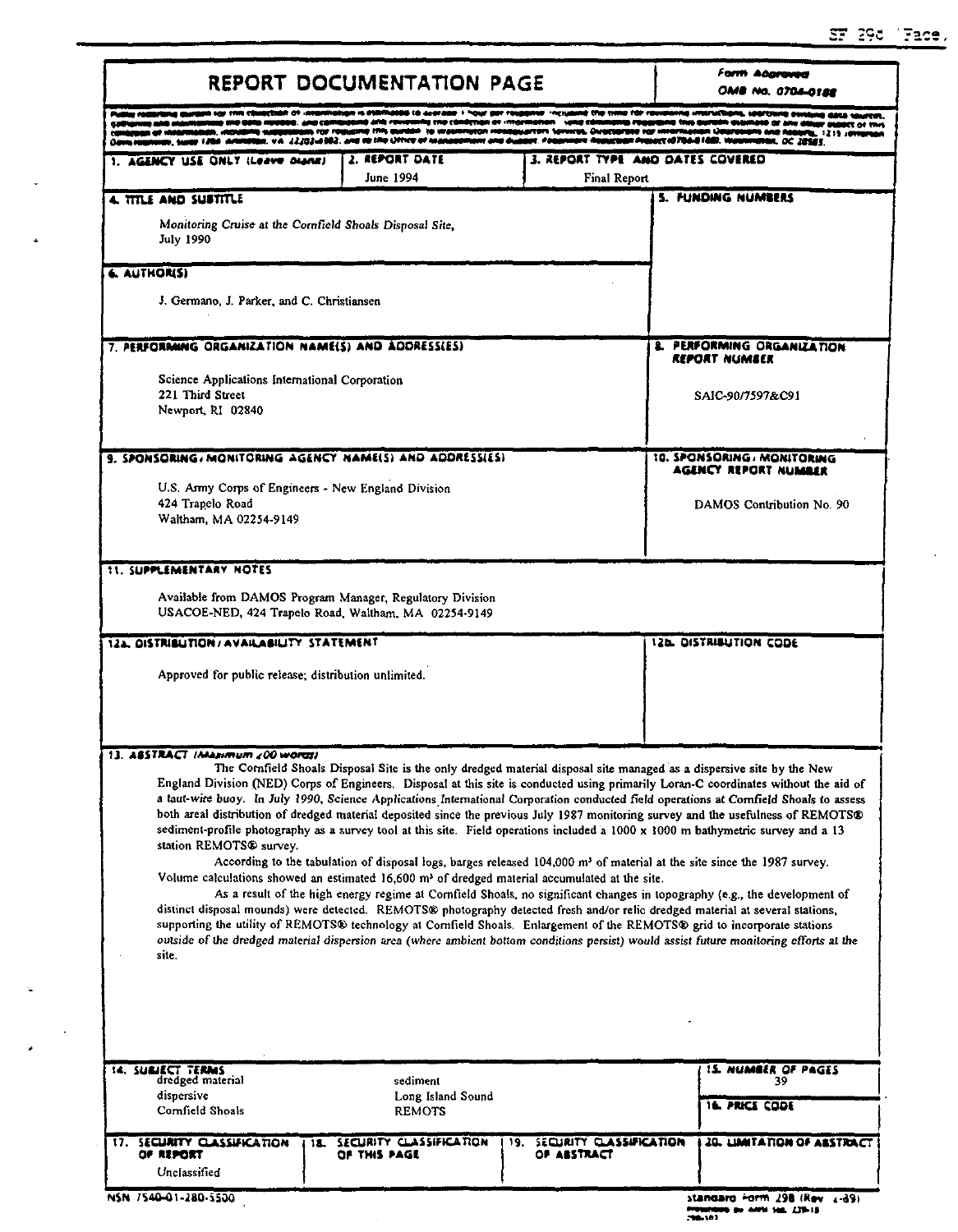## MONITORING CRUISE AT THE CORNFIELD SHOALS DISPOSAL SITE, JULy 1990

#### CONTRIBUTION #90

June 1994

Report No. SAIC- 9017597&C91

Submitted to:

Regulatory Division New England Division U.S. Army Corps of Engineers 424 Trapelo Road Waltham, MA 02254-9149

Submitted by:

J. Germano, J. Parker and C. Christiansen Science Applications International Corporation Admiral's Gate 221 Third Street Newport, RI 02840 (401) 847-4210



the contract of the contract of the contract of the contract of the contract of the contract of the contract of<br>The contract of the contract of the contract of the contract of the contract of the contract of the contract o of Engineers - **.. \_\_\_\_\_\_\_\_\_\_\_\_\_\_\_\_\_\_\_\_\_\_\_\_** New England Division **\_ ..**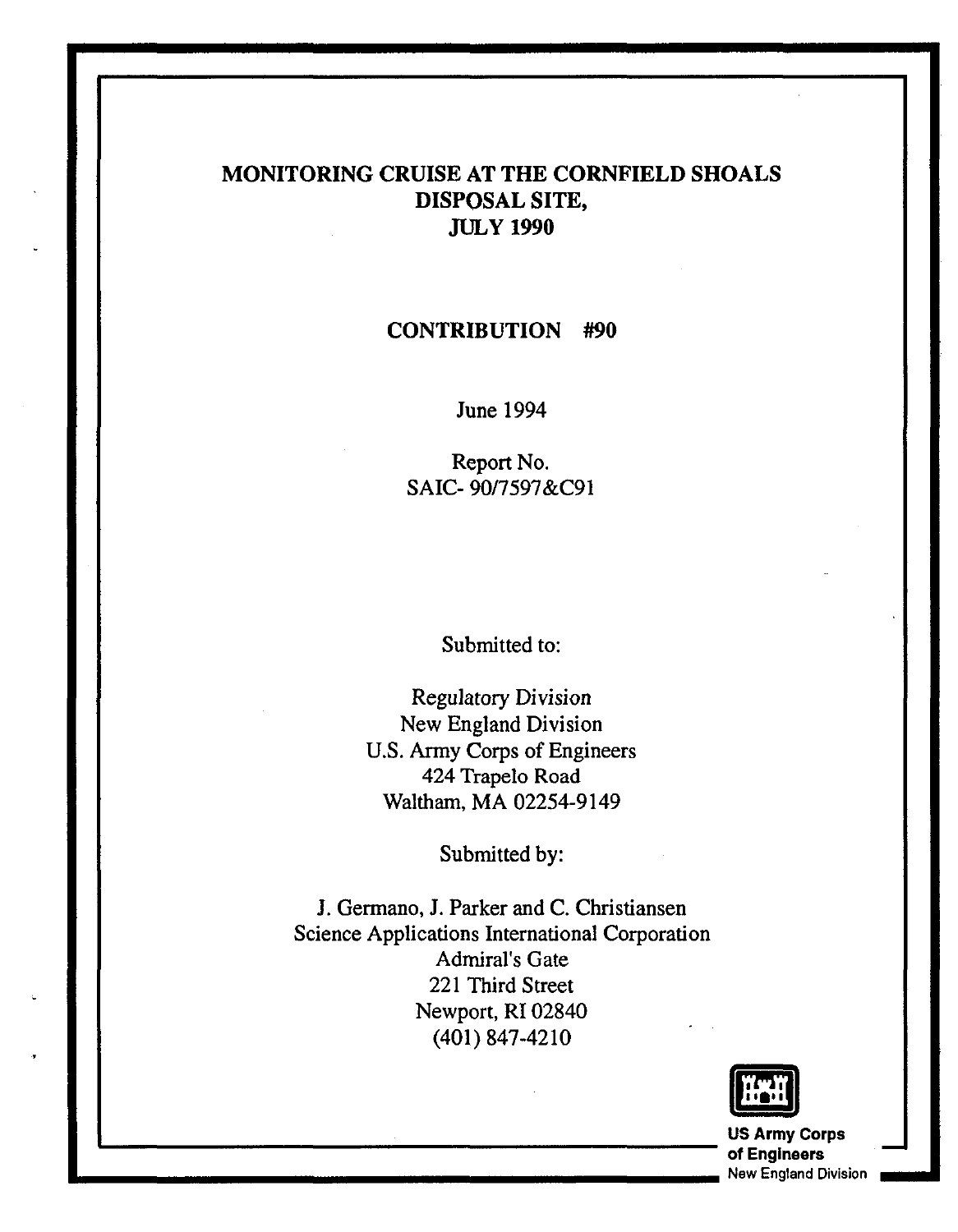## TABLE OF CONTENTS

## Page

| 1.0                           |            |                                                                                                    |  |  |  |  |  |  |  |  |  |  |  |
|-------------------------------|------------|----------------------------------------------------------------------------------------------------|--|--|--|--|--|--|--|--|--|--|--|
| 2.0                           |            |                                                                                                    |  |  |  |  |  |  |  |  |  |  |  |
|                               | 2.1        |                                                                                                    |  |  |  |  |  |  |  |  |  |  |  |
| 3.0                           |            |                                                                                                    |  |  |  |  |  |  |  |  |  |  |  |
|                               | 3.1<br>3.2 |                                                                                                    |  |  |  |  |  |  |  |  |  |  |  |
| 4.0                           |            | DISCUSSION AND CONCLUSIONS $\ldots \ldots \ldots \ldots \ldots \ldots \ldots \ldots \ldots \ldots$ |  |  |  |  |  |  |  |  |  |  |  |
| 5.0                           |            |                                                                                                    |  |  |  |  |  |  |  |  |  |  |  |
| <b>INDEX</b><br><b>TABLES</b> |            |                                                                                                    |  |  |  |  |  |  |  |  |  |  |  |

FIGURES

 $\overline{\phantom{a}}$ 

 $\overline{a}$ 

 $\bar{\mathcal{A}}$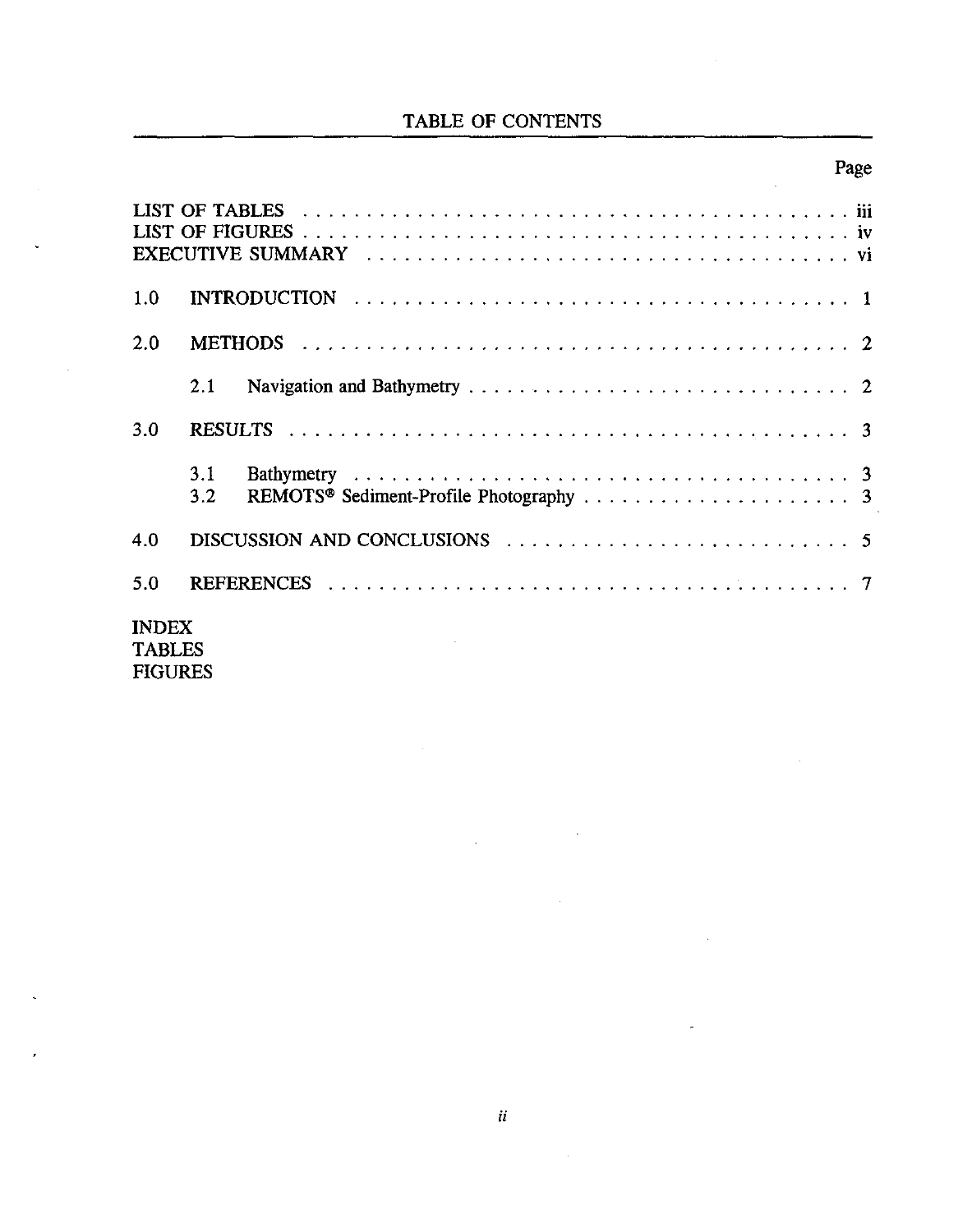Table 1-1. Grain Size Analysis of Dredged Material Source Areas Deposited at Cornfield Shoals during 1987-1990.

l.

 $\bar{\mathbf{v}}$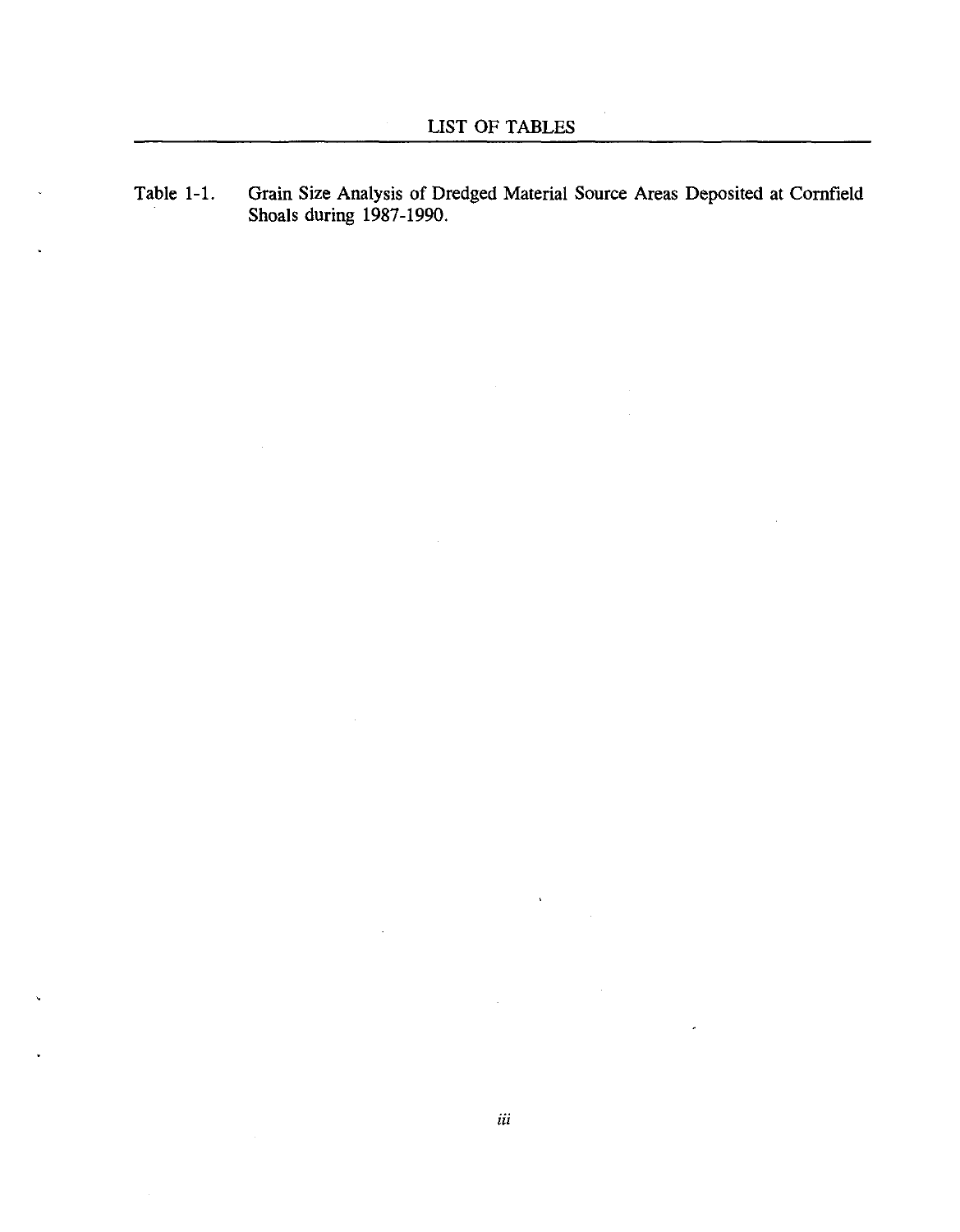| Figure $1-1$ .  | Location of Cornfield Shoals Disposal Site in relation to Old Saybrook,<br>Connecticut.                                                       |
|-----------------|-----------------------------------------------------------------------------------------------------------------------------------------------|
| Figure $1-2$ .  | Dredged material disposal at Cornfield Shoals, 1984-1989.                                                                                     |
| Figure $2-1$ .  | REMOTS <sup>®</sup> station locations and designations at Cornfield Shoals, July 1990.                                                        |
| Figure $3-1$ .  | Bathymetric contour plot of Cornfield Shoals, July 1990.                                                                                      |
| Figure 3-2.     | Bathymetric contour plot of Cornfield Shoals, July 1987.                                                                                      |
| Figure 3-3.     | Bathymetric contour plot of Cornfield Shoals, January 1979.                                                                                   |
| Figure $3-4$    | Bathymetric contour plot of Cornfield Shoals, July 1978.                                                                                      |
| Figure $3-5$ .  | Depth difference contour plot of Cornfield Shoals, July 1990.                                                                                 |
| Figure 3-6.     | The mapped distribution of fresh dredged material at Cornfield Shoals, July<br>1990.                                                          |
| Figure 3-7.     | The mapped distribution of grain size major mode, Cornfield Shoals, July<br>1990.                                                             |
| Figure 3-8.     | REMOTS <sup>®</sup> photograph from disposal site station 50E, July 1990.                                                                     |
| Figure 3-9.     | REMOTS <sup>®</sup> photograph from disposal site station 150S, July 1990.                                                                    |
| Figure $3-10$ . | The mapped small-scale surface boundary roughness values for Cornfield<br>Shoals, 1990.                                                       |
| Figure $3-11$ . | The distribution of infaunal successional stages and median Organism-Sediment<br>Index values at Cornfield Shoals, July 1990.                 |
|                 | Figure 3-12. REMOTS <sup>®</sup> photograph from disposal site station 50W, July 1990.                                                        |
|                 | Figure 3-13. The distribution of mean apparent RPD depth as determined from the<br>REMOTS <sup>®</sup> survey at Cornfield Shoals, July 1990. |
|                 | Figure 3-14. Changes in transducer beam width can affect the depths recorded during<br>consecutive bathymetric surveys.                       |
|                 |                                                                                                                                               |

 $\bar{z}$ 

 $\sim$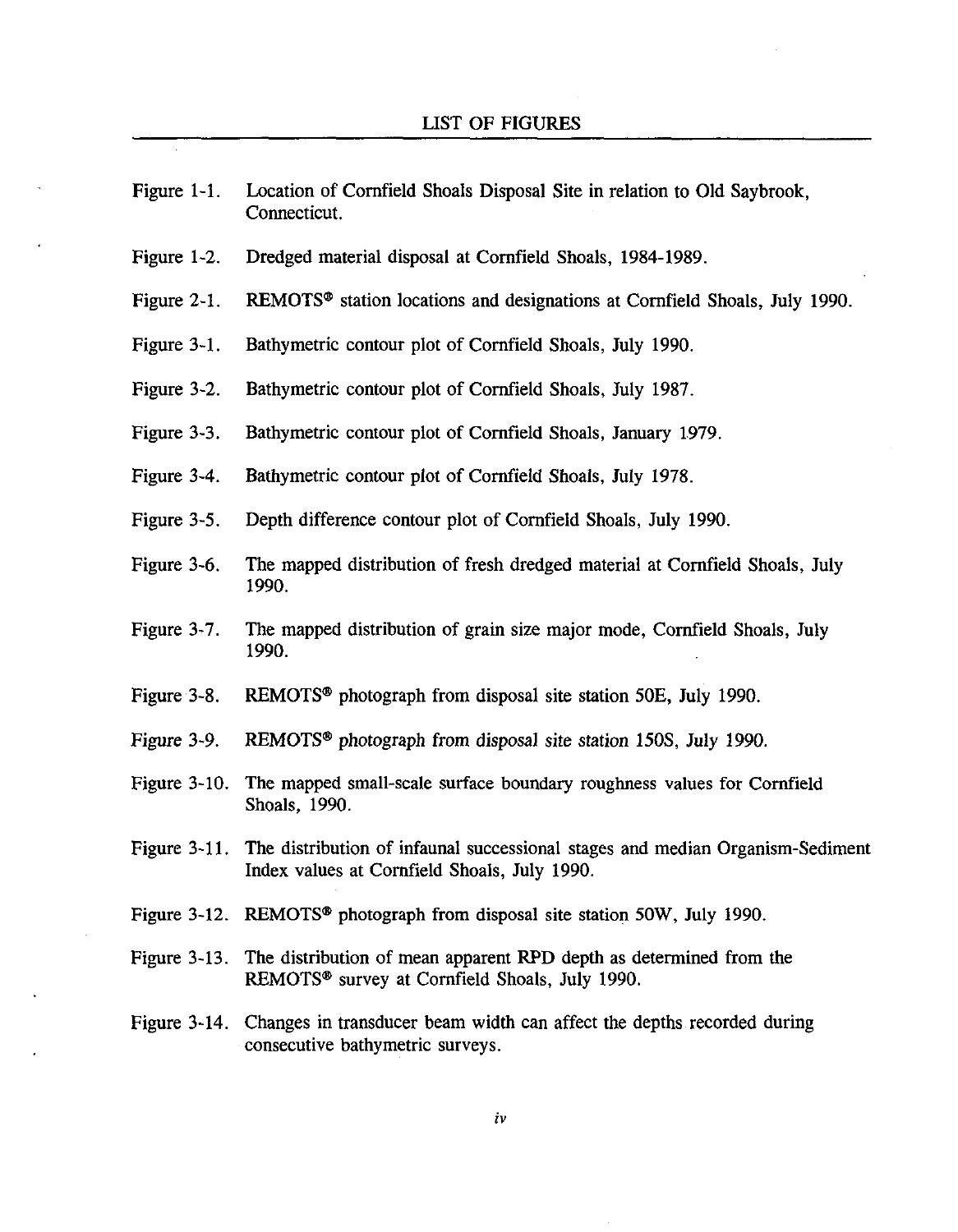Figure 3-15. Mapped Loran-C disposal log locations for Cornfield Shoals from July 1987 to July 1990.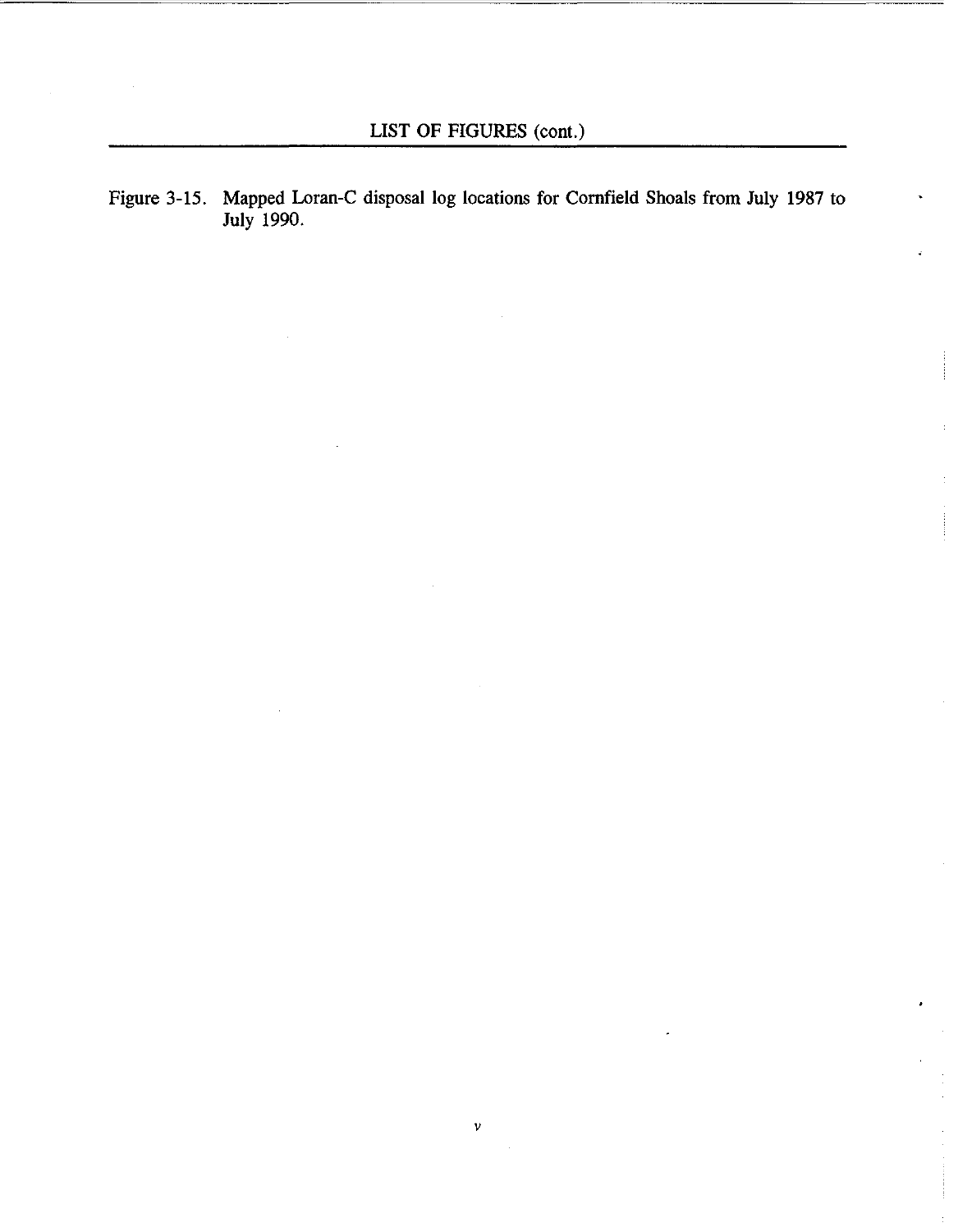The Cornfield Shoals Disposal Site is the only dredged material disposal site managed as a dispersive site by the New England Division (NED) Corps of Engineers. Disposal at this site is conducted using primarily Loran-C coordinates without the aid of a taut-wire buoy. In July 1990, Science Applications International Corporation conducted field operations at Cornfield Shoals to assess both areal distribution of dredged material deposited since the previous July 1987 monitoring survey and the usefulness of REMOTS<sup>®</sup> sedimentprofile photography as a survey tool at this site. Field operations included a 1000 x 1000 m bathymetric survey and a 13 station REMOTS® survey.

According to the tabulation of disposal logs, barges released  $104,000$  m<sup>3</sup> of material at the site since the 1987 survey. Volume calculations showed an estimated 16,600 m3 of dredged material accumulated at the site.

As a result of the high energy regime at Cornfield Shoals, no significant changes in topography (e.g., the development of distinct disposal mounds) were detected. REMOTS® photography detected fresh and/or relic dredged material at several stations, supporting the utility of REMOTS<sup>®</sup> technology at Cornfield Shoals. Enlargement of the REMOTS<sup>®</sup> grid to incorporate stations outside of the dredged material dispersion area (where ambient bottom conditions persist) would assist future monitoring efforts at the site.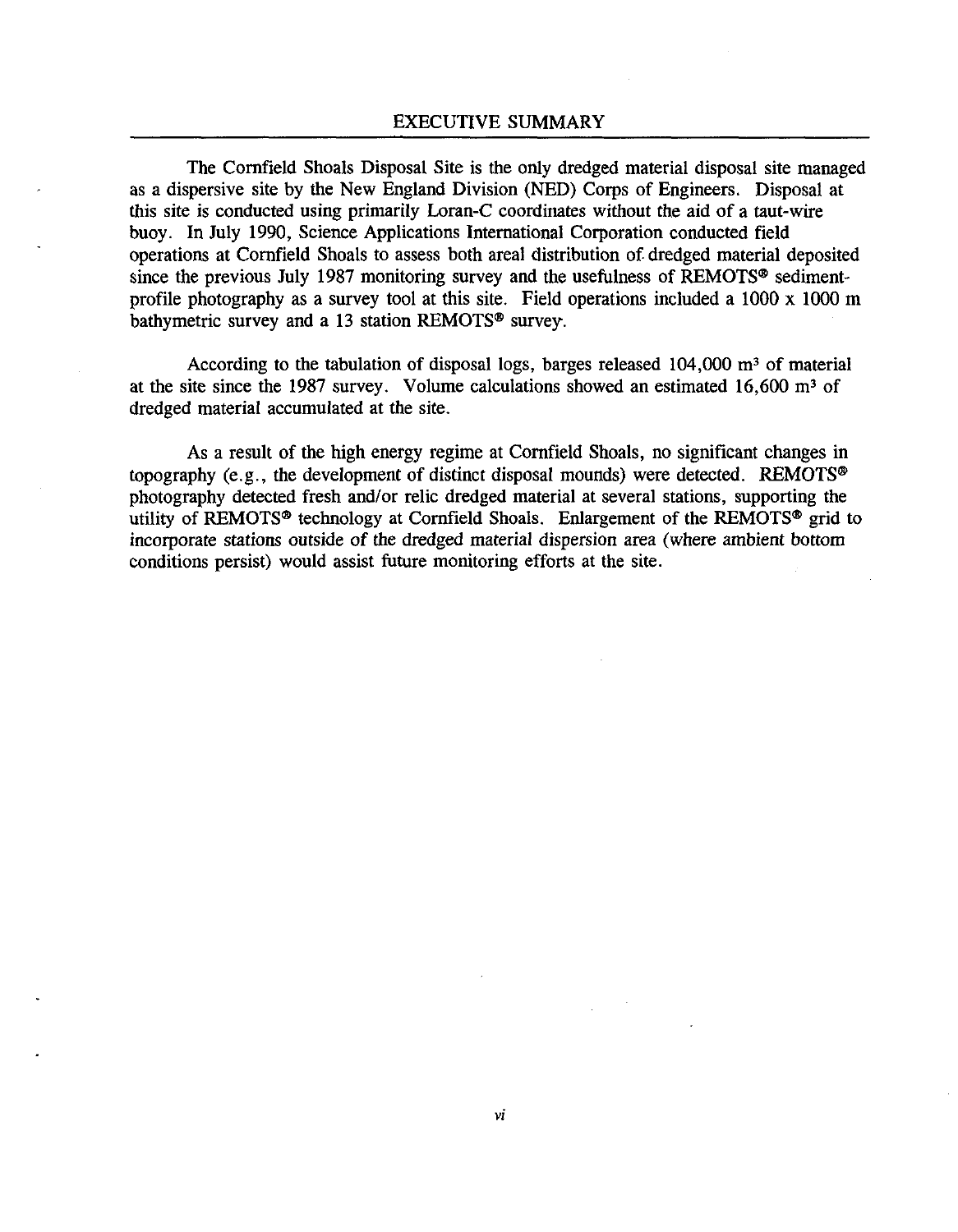#### **1.0 INTRODUCTION**

The Cornfield Shoals Disposal Site is located approximately 3.3 nm southeast of Cornfield Point in Old Saybrook, Connecticut and has been under study by the New England Division (NED) Corps of Engineers since 1978 (Figure 1-1). Cornfield Shoals occupies an area of 1 square nautical mile centered around  $41^\circ$  12.68'N,  $72^\circ$  21.52'W. Cornfield Shoals is the only dredged material disposal area managed by NED as a dispersive site. Disposal at this site is conducted using primarily Loran-C coordinates without the aid of a taut-wire buoy. The predominant topographic features are a smooth, sandy bottom and bedforms oriented in an east-west direction.

The 1978 monitoring survey included a study of the near-bottom current and turbidity conditions. The major currents at this site are the result of an east-west tidal flow from the Connecticut River; seasonal river effects can be quite pronounced due to spring runoff and snow melt. Tidal flow is in a northwest-southeast direction with an average maximum of 32 *cm/sec.* During spring runoff, peak tidal flow can reach 44 *cm/sec.* Non-tidal current flows to the southwest with a mean peak of 10 *cm/sec.* Similar tidal currents were measured approximately 2 nm southwest of the disposal site by Fenster et. al. (1990).

Because Cornfield Shoals is a dispersive site, disposal has been limited to sands and silty sands suitable for unconfined open-water disposal. The average annual volume of dredged material deposited at Cornfield Shoals since 1984 is approximately 28,000 m3, although the actual amount varies widely from year to year (Figure 1-2).

On 24 July 1990, Science Applications International Corporation (SAIC) conducted a precision bathymetric survey and REMOTS® sediment-profile survey to provide information on the fate and effects of past and recent disposal operations. According to barge log estimates, a total of 97,700 m<sup>3</sup> of material was deposited at Cornfield Shoals between July 1987 and July 1990. Most of the material was coarse grained with a small percentage of fines (Table 1-1). The July 1990 monitoring cruise was designed to test the following hypotheses:

- that no significant disposal mound had been formed at Cornfield Shoals,
- that dredged material was distributed evenly throughout the disposal site, and
- that REMOTS® sediment-profile photography was a useful survey tool at this site.

I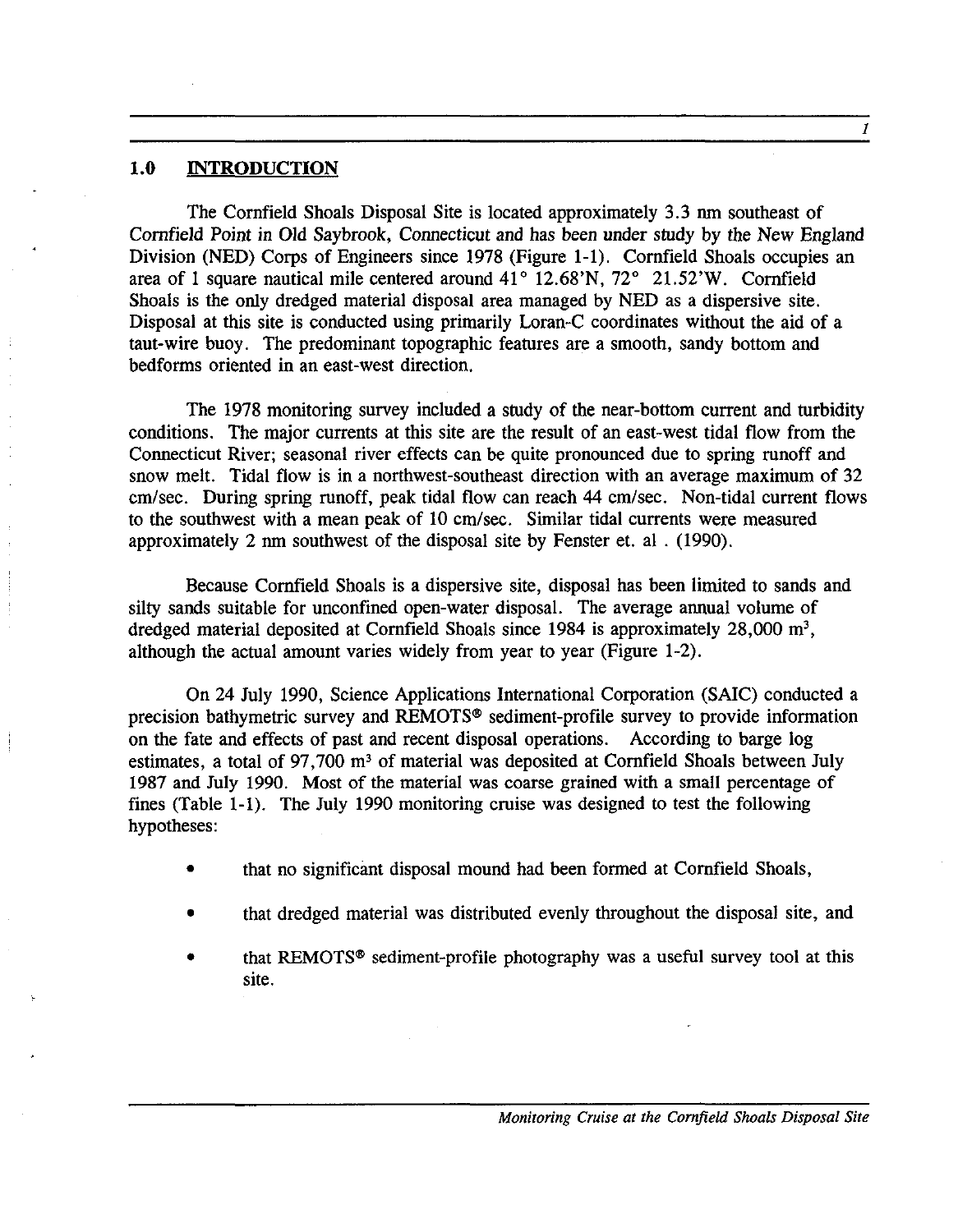2

#### 2.0 METHODS

#### 2.1 Navigation and Bathymetry

The SAIC Integrated Navigation and Data Acquisition System (INDAS) provided the precise navigation required for all field operations. This system uses a Hewlett-Packard 9920 series computer to collect position, depth, and time data for subsequent analysis as well as provide real-time navigation for the ship. Ship position was determined to an accuracy of  $\pm$ 3 m. A detailed description of INDAS and its operation can be found in Contribution #60 (SAIC, 1989). Shore stations were established in Old Saybrook, Connecticut, at Cornfield Point and Lynde Neck Light.

An Odom DF3200 Echotrac<sup>®</sup> Survey Recorder with a narrow beam 208 kHz transducer recorded depth to a resolution of 3.0 cm (0.1 feet). The speed of sound was determined from water temperature and salinity data measured by an Applied Microsystems CTD/DO probe. The speed of sound and the transducer depth were entered into the fathometer to correct depth values transmitted to the computer. Raw depth values were standardized to Mean Low Water during analysis of the bathymetric data by adjusting for tidal changes during the survey. Forty-one survey lanes were run east and west with a 25 meter lane spacing in a 1000 x 1000 m grid positioned on the center of the disposal site.

REMOTS<sup>®</sup> sediment-profile photography was used at Cornfield Shoals for the first time during the 1990 survey. Previous bathymetric analyses were unable to detect the presence of a disposal mound; therefore, the prescribed 13-point radial pattern of REMOTS<sup>®</sup> sampling stations was established around the geographic center of Cornfield Shoals with stations located at 50 meter intervals. Three replicate photographs were taken at each station (Figure 2-1).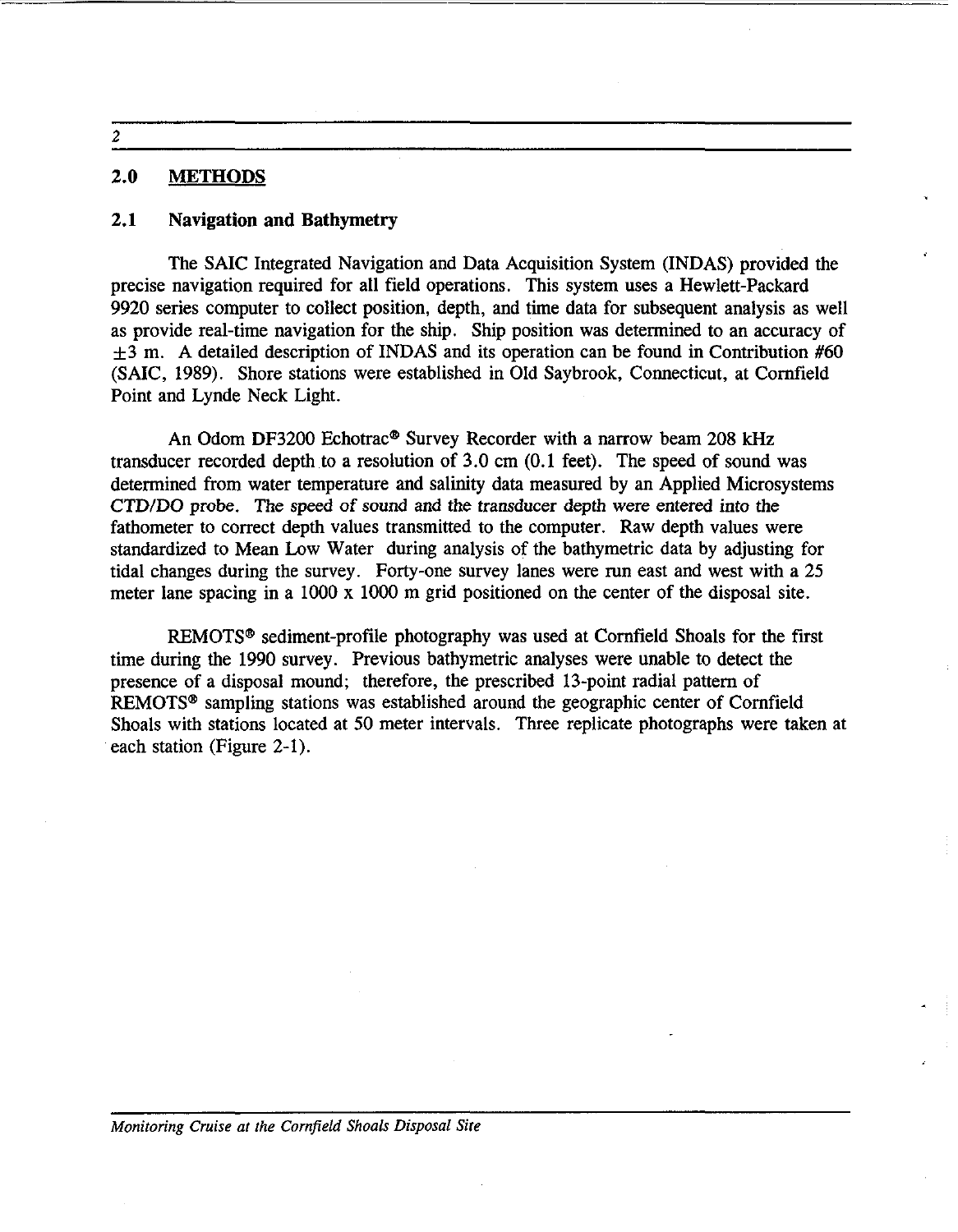#### 3.0 RESULTS

#### 3.1 Bathymetry

The 1990 bathymetric survey showed an irregularly shaped depression where depths range from approximately 49.5 meters in the northeast corner of the survey grid to  $57.\overline{5}$ meters in the south central area (Figure 3-1). Visual comparisons of the surveys conducted on 24 July 1990 (Figure 3-1), 31 July 1987 (Figure 3-2), 27 January 1979 (Figure 3-3), and 30 July 1978 (Figure 3-4) showed no distinguishable disposal mound at Cornfield Shoals nor significant changes in topography. As expected, minor inconsistencies were found. It is important to note that the 1978 and 1979 surveys were conducted at 50 meter lane spacings with different fathometer and computer systems. Because of the different formats used to store data from these two earlier surveys, direct comparisons could not be made with SAlC's volume difference software. Visual comparisons were accomplished by overlaying the successive depth contour plots on a light table.

A direct comparison of the 1990 and 1987 surveys was made to determine if and where significant depth differences occurred (Figure 3-5) and to estimate the volume of material accumulated at this location since the 1987 survey. This volume calculation estimated an accumulation of approximately  $16,600$  m<sup>3</sup> of dredged material. Barge logs for July 1987 to July 1990 indicated that 104,000 m3 of material were deposited at Cornfield Shoals. No clearly-defined disposal mound was detected in the depth difference plot at Cornfield Shoals.

#### 3.2 REMOTS® Sediment-Profile Photography

Dredged material was found at all 13 stations of the REMOTS® sampling grid (Figure 3-6). Boundaries delineating "fresh" from "relic" material were determined easily.

The sedimentary fabric along the east axis was highly chaotic; grain sizes ranged from 1-0 phi (coarse sand) to  $\geq$ 4 phi (silt-clay; Figure 3-7). At station 50E sediment identified as fresh dredged material in the REMOTS<sup>®</sup> photographs consisted of silt-clay ( $>4$  phi) at the sediment-water interface (Figure 3-8). The sedimentary fabric of the north, south, and west axes consisted of phi sizes 1-0 (coarse sand) and 2-1 (medium sand). This sediment was considered "relic" dredged material from which the fines were winnowed. Many of the stations exhibited vertical stratification, suggesting that there has been erratic spatial deposition as well as bedload transport (Figure 3-9).

Surface boundary roughness in REMOTS® photographs is the amount of surface relief at the sediment water interface. The origin of this topographic relief may be either physical or biogenic. Small-scale surface boundary roughness values at Cornfield Shoals ranged from 0.0-0.6 cm (class 1) to 1.8-2.2 em (class 5) with almost equal representation in all classes

3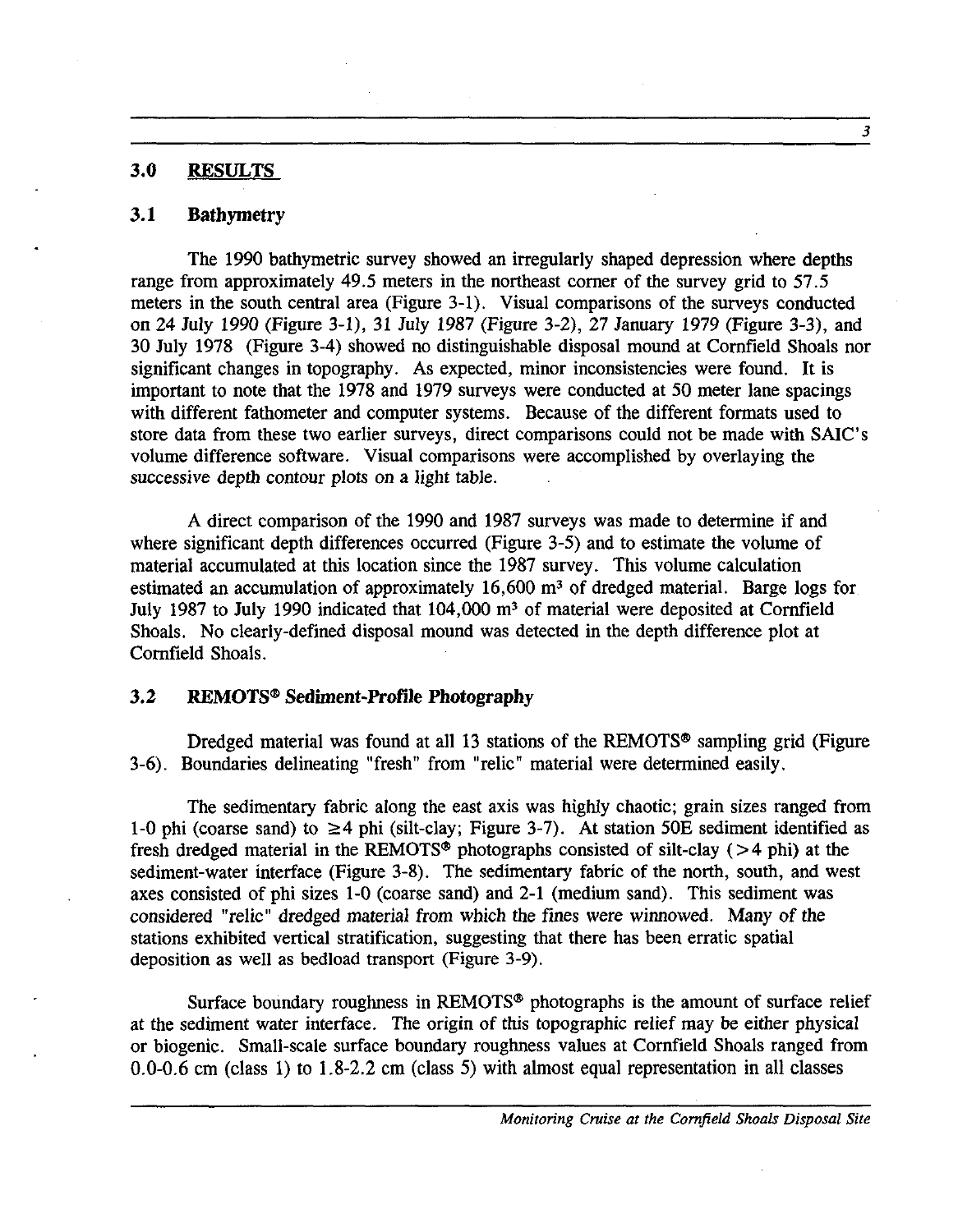4

(Figure 3-10). On the sandy bottom, this roughness was related to the presence of rippled bedforms. On the dredged material, small-scale boundary roughness was related to the presence of recently deposited dredged material.

Median Organism-Sediment Index (OSI) values, which characterize habitat quality, were obtained for six of thirteen stations at Cornfield Shoals. Stations 50N, lOON, 50E, 100E, 150E, and 100W had OSI values ranging from 8-11 (Figure 3-11). These values generally are indicative of undisturbed, high-diversity benthic communities; Stage III taxa were present at all of these stations (Figure 3-11). The absence of Stage I taxa (small pioneering polychaetes) could be a result of the high energy regime of Cornfield Shoals. The substratum at Cornfield Shoals is composed primarily of sand and shell hash, which restricted penetration of the REMOTS® camera prism (Figure 3-12). Because of this, the OSI values at the remaining seven stations were indeterminate. Haustorid and gammarid amphipods, which commonly are found on subtidal sandy bottoms and cannot be detected by REMOTS®, may well have been present at these stations.

The apparent redox potential discontinuity (RPD) depth is the boundary between higher reflectance near-surface sediments and the darker or less well oxygenated sediments below. The mean RPD depth was 2-4 em for 10 of 13 stations (Figure 3-13). These RPD depths were most likely the result of physical mixing induced by the high-energy regime of this site.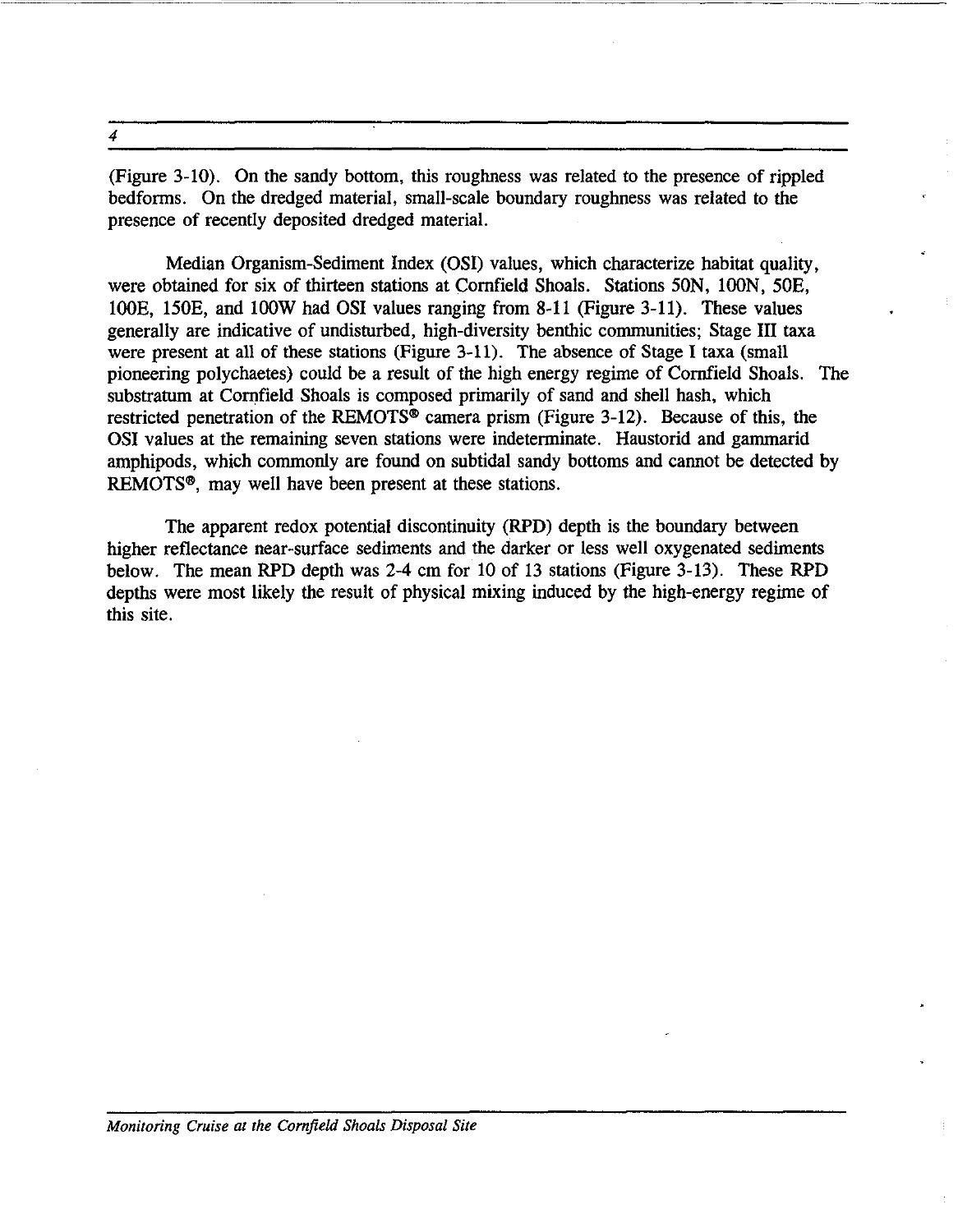#### 4.0 DISCUSSION AND CONCLUSIONS

A depth difference comparison between the 1990 and 1987 surveys defined a small  $(0.4 \text{ m})$  rise in the southwest corner as well as a small  $(0.4 \text{ m})$  depression on the eastern axis. It is quite possible, however, that these features or similar ones were present, but undetected by the fathometer system used in the 1987 survey. The transducer used for the 1987 survey had a beam width of  $17^{\circ}$  and integrated the returning acoustic signals over an area approximately 32 times larger than the area with the  $3^{\circ}$  beam width transducer used in 1990 (Figure 3-14). Small changes in depth that were averaged out in the integration during the 1987 survey would have been recorded in the 1990 survey. The recorded depths for a survey lane along a slope would also vary when the survey was conducted by the two different fathometers. The  $3^\circ$  beam width provides a more accurate reading on water depth, but it also requires better navigational accuracy when running the survey lanes to ensure that the same area of the seafloor was being measured each time a survey was repeated.

The high energy regime of Cornfield Shoals is clearly the dominant force influencing all of the measured REMOTS® parameters. Fine-grained dredged material was found at 50E and lOOE. The remaining REMOTS® stations were coarser grained with some shell lag and vertical stratification. This suggests "relic" dredged material where fine-grained material had been winnowed by bottom currents. Surface boundary roughness was due to rippled bedforms at those stations located on the sandy bottom. RPD values were relatively deep, suggesting good oxygenation of the sediment pore water. Considering the sparse evidence of burrowing Stage III invertebrates, it is likely that physical mixing forces contributed to the deep apparent RPD values measured at this site.

The bathymetric analysis did not detect a disposal mound at Cornfield Shoals. If the 104,000 m3 of material deposited at Cornfield Shoals between 1987 and 1990 were dispersed evenly throughout the site, the result would be a layer 10 cm thick. The minimum change in depth detectable by the 1990 bathymetric survey was estimated to be 15 cm. This value reflects error due to navigation, tidal elevation predictions, and any vertical boat motion experienced during the survey. Thus the dredged material deposited at Cornfield Shoals may not have been detected acoustically due to its probable dispersion across a large area.

The REMOTS® survey provided the necessary information to identify the presence of dredged material at Cornfield Shoals and characterize it as "fresh" or "relic" dredged material. The REMOTS® sediment-profile photographs also document the presence of winnowed sediments, rippled bedforms, and shallow RPD depths, all of which may be the result of the high energy regime of this site.

A summary of actual dredged material release locations was prepared from Loran-C TD values recorded on disposal logs. These points, for disposal between 1987 and 1990, were localized in an area 300 m in diameter (Figure 3-15). The disposal locations are

5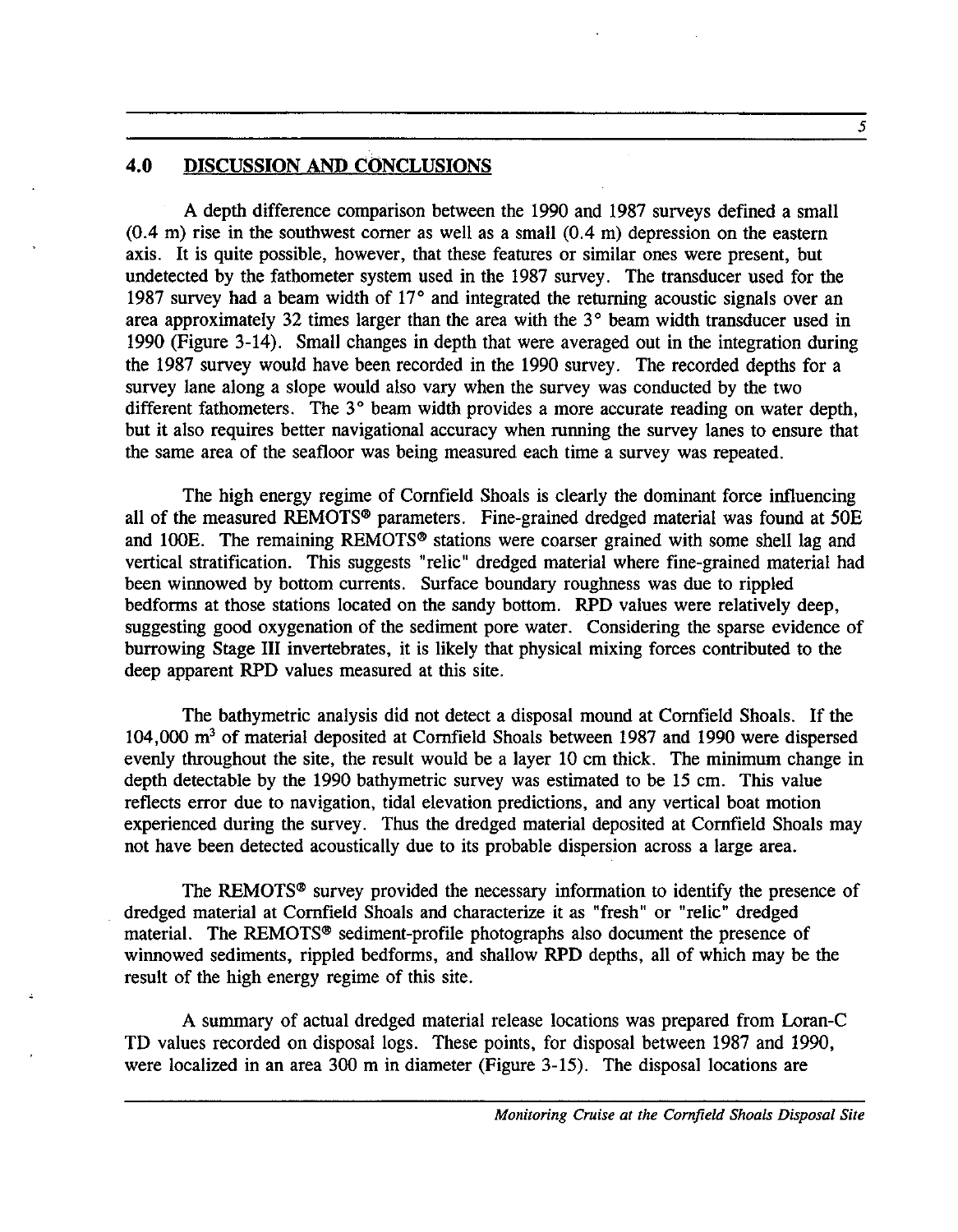6

clustered to the northeast of the area surveyed by REMOTS®. Future assessment of dredged material in this survey area would be enhanced with an orthogonal REMOTS® survey grid encompassing dredged material disposal locations.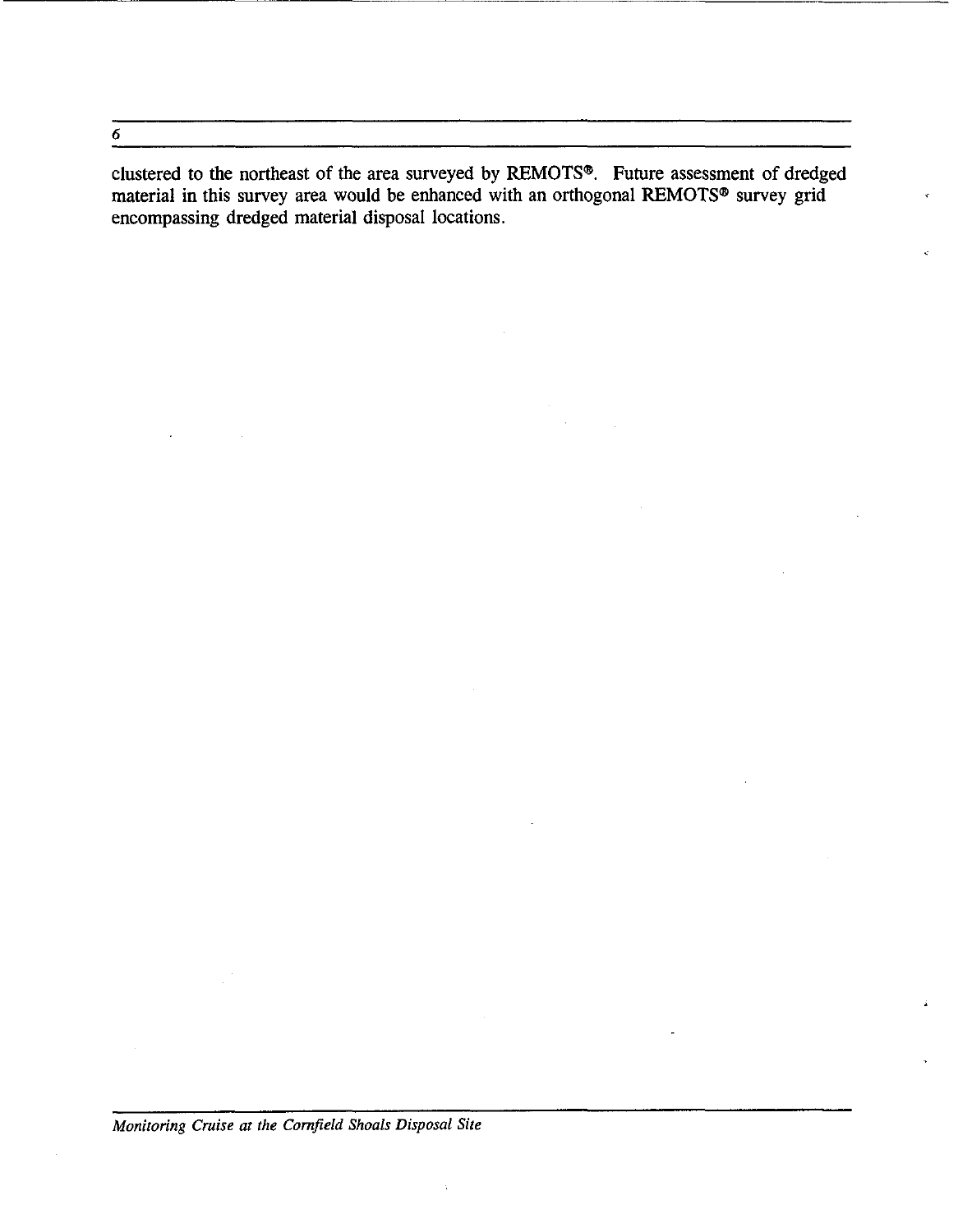#### **5.0 REFERENCES**

- Fenster, M.S., FitzGerald, D.M., Bohlen, W.F., Lewis, R.L. and Baldwin, C.T. 1990. Stability of giant sand waves in eastern Long Island Sound. Mar. Geol., 91:207-225.
- NUSC. 1979. DAMOS Disposal Area Monitoring System Annual Data Report: Proceedings of Symposium, 14-15 May 1979. Naval Underwater Systems Center, Newport, RI.
- SAIC. 1989. Monitoring Surveys at the New London Disposal Site, August 1985 July 1986. DAMOS Contribution #60 (SAIC Report SAIC *#8617540&C60).* U.S. Army Corps of Engineers, New England Division, Waltham, MA.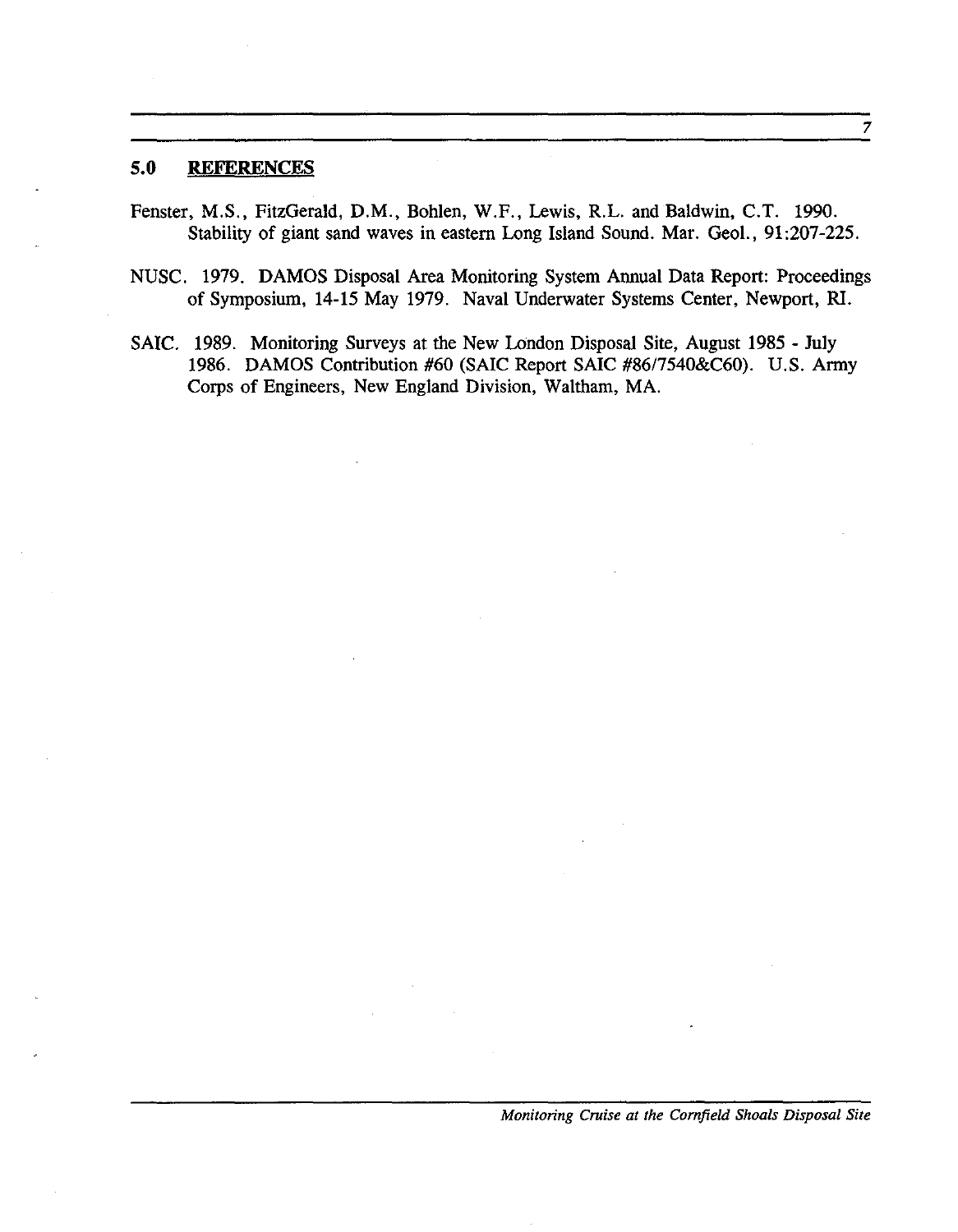INDEX

barge 1, 3 barges vi benthos iv, 4 amphipod 4 polychaete 4 boundary roughness iv, 3-5 buoy vi, 1 CTD meter 2 currents 1, 5 deposition 3 dispersion vi, 1, 5 dispersive site vi, 1 Cornfield Shoals 1, iii, iv, v, vi, 1-5 disposal site Cornfield Shoals 1, iii, iv, v, vi, 1-5 New London 7 grain size iii, iv habitat 4 REMOTS® boundary roughness iv, 3-5 Organism-Sediment Index (OSI) iv, 4 redox potential discontinuity (RPD) 4 REMOTS<sup>®</sup> ii, iv, vi,  $1-6$ RPD camera 4 REMOTS<sup>®</sup>;redox potential discontinuity (RPD) iv, 4, 5 salinity 2 sandy 1, 4, 5 sediment clay 3 sand 1, 3, 4, 7 silt 1, 3 shore station 2 species dominance 5 succession pioneer stage 4 successional stage iv

survey bathymetry ii, iv, vi, 1-3, 5 REMOTS<sup>®</sup> iv, vi, 5, 6 temperature 2 tide 1, 2, 5 topography vi, 1, 3 turbidity 1 volume difference 3 waves 7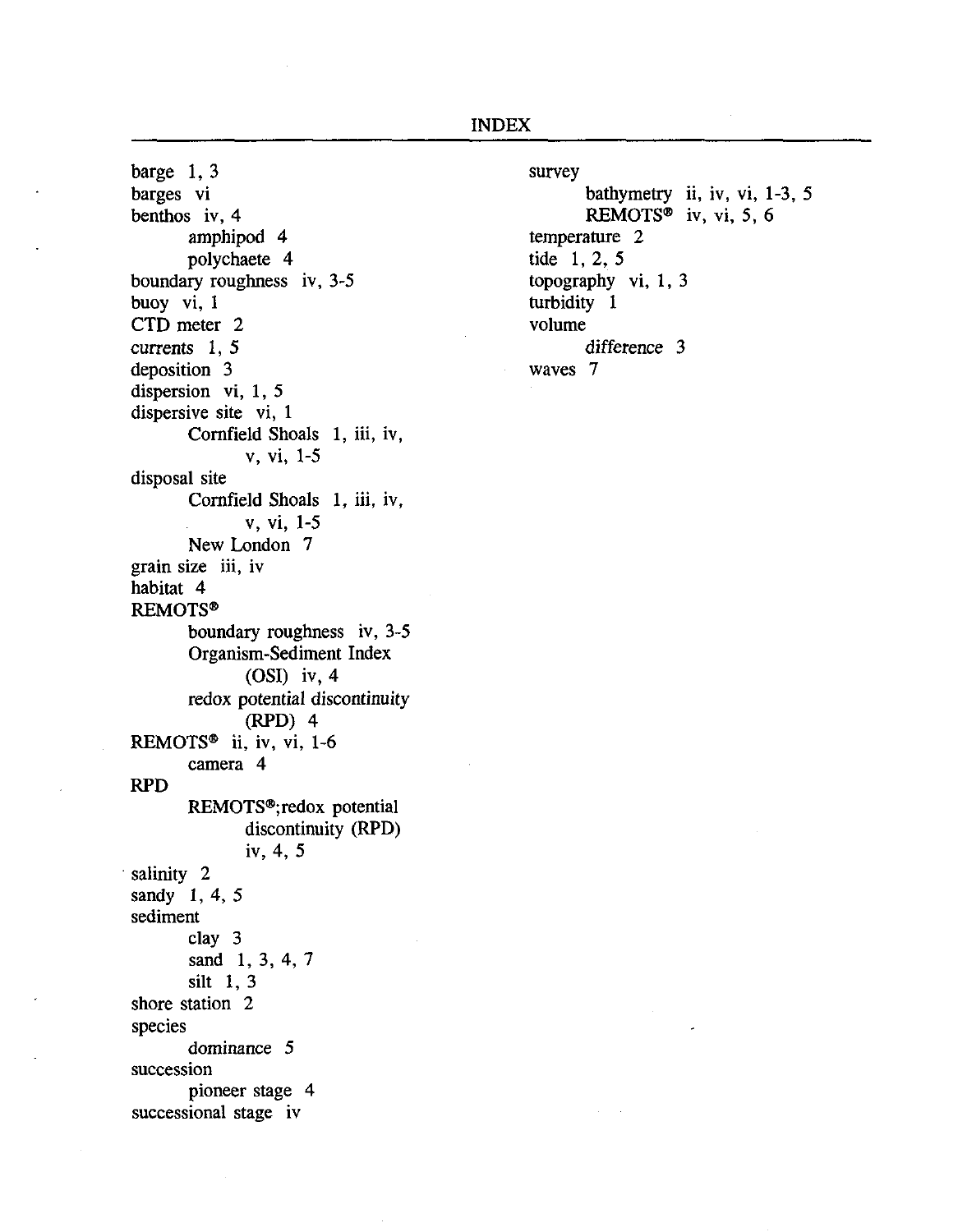| <b>Table 1-1.</b>                                                 |  |
|-------------------------------------------------------------------|--|
| Grain Size Analysis of Dredged Material Source Areas Deposited at |  |
| Cornfield Shoals during 1987-1990.                                |  |

J

|      |                                 | <b>Grain Size</b> |         |  |  |  |  |
|------|---------------------------------|-------------------|---------|--|--|--|--|
| Year | Project                         | % sand            | % fines |  |  |  |  |
| 1987 | <b>SNE Telephone</b>            | 61                | 39      |  |  |  |  |
| 1988 | Brewer's Dauntless Shipyard     | 22                | 78      |  |  |  |  |
|      | <b>Yacht Distributors</b>       | 56                | 44      |  |  |  |  |
|      | <b>Rich Lovelace</b>            | 51                | 49      |  |  |  |  |
|      | <b>Essex Yacht Club</b>         | 53                | 47      |  |  |  |  |
|      | <b>Sisti Family Partnership</b> | 32                | 68      |  |  |  |  |
| 1989 | <b>River Landing Marina</b>     | 37                | 63      |  |  |  |  |
|      | Brewer's Dauntless Shipyard     | 22                | 78      |  |  |  |  |
|      | <b>Brewer's Chandlery East</b>  | 63                | 37      |  |  |  |  |
|      | <b>Essex Yacht Club</b>         | 53                | 47      |  |  |  |  |
| 1990 | Saybrook Point Marina           | 6                 | 94      |  |  |  |  |
|      | Pilot's Point Marina            | 20                | 80      |  |  |  |  |

l,

 $\frac{1}{2}$ 

 $\ddot{\phantom{a}}$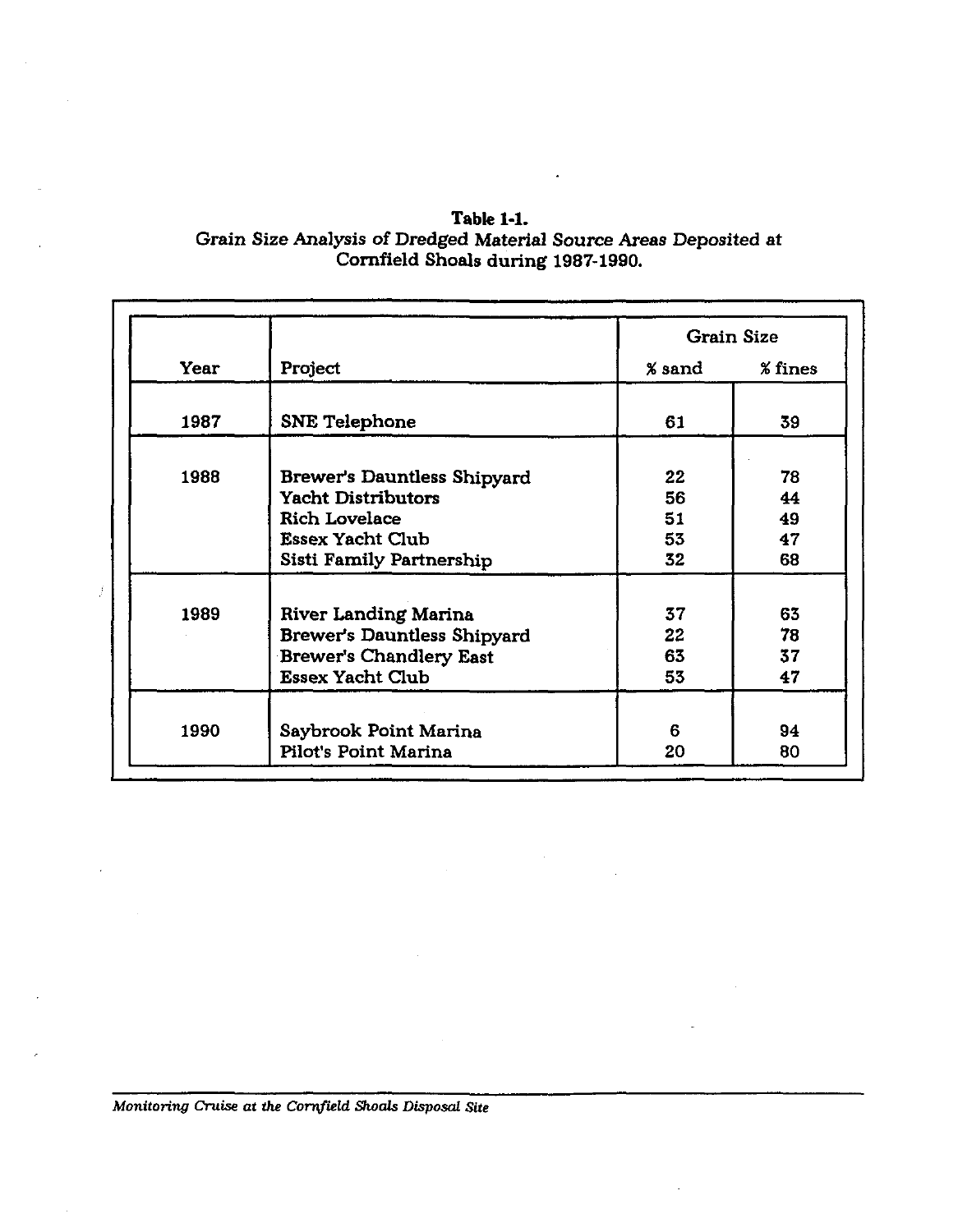

#### Figure 1-1. Location of Cornfield Shoals Disposal Site in relation to Old Saybrook, Connecticut.

*Monitoring Cruise at the Cornfield Shoals Disposal Site*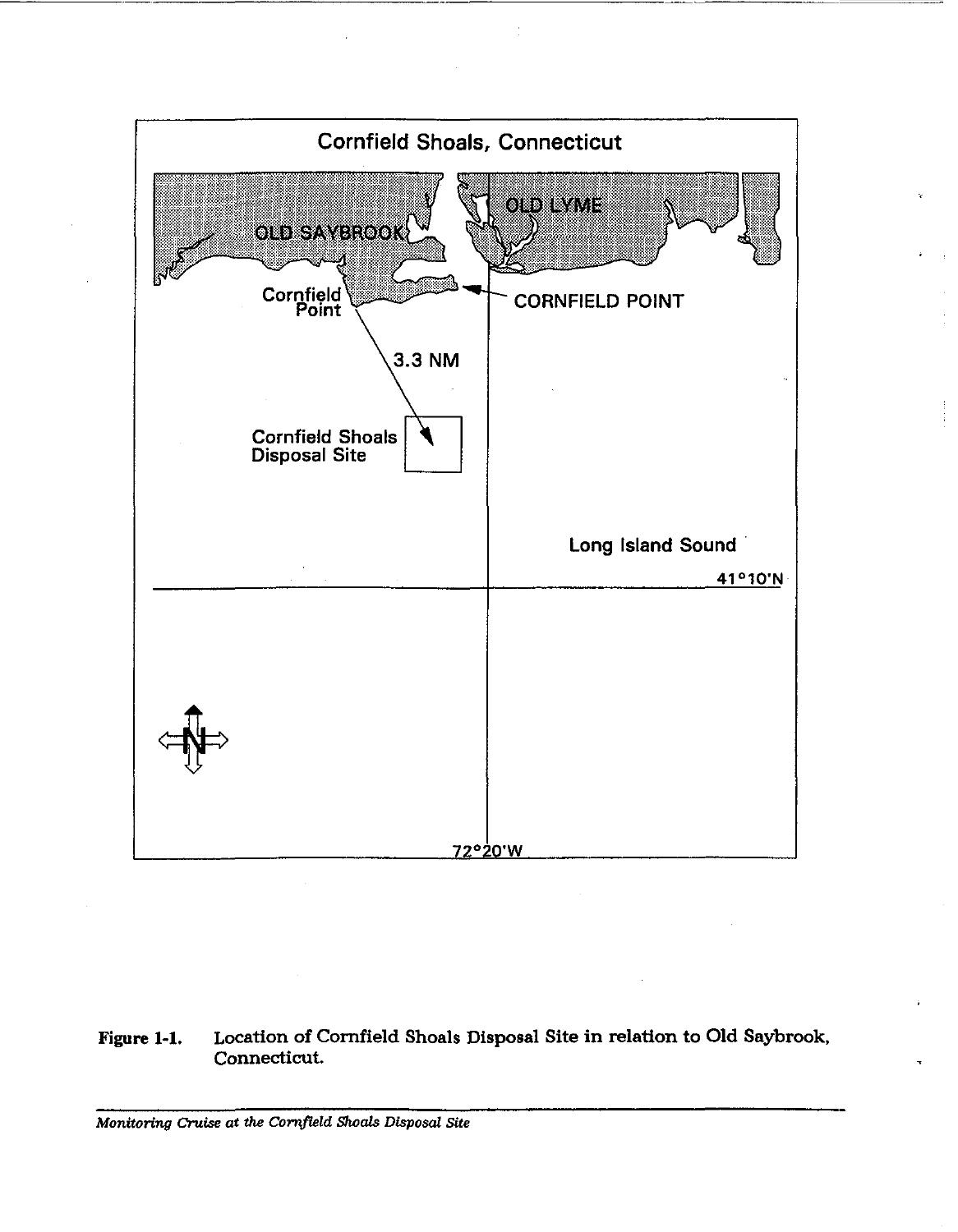

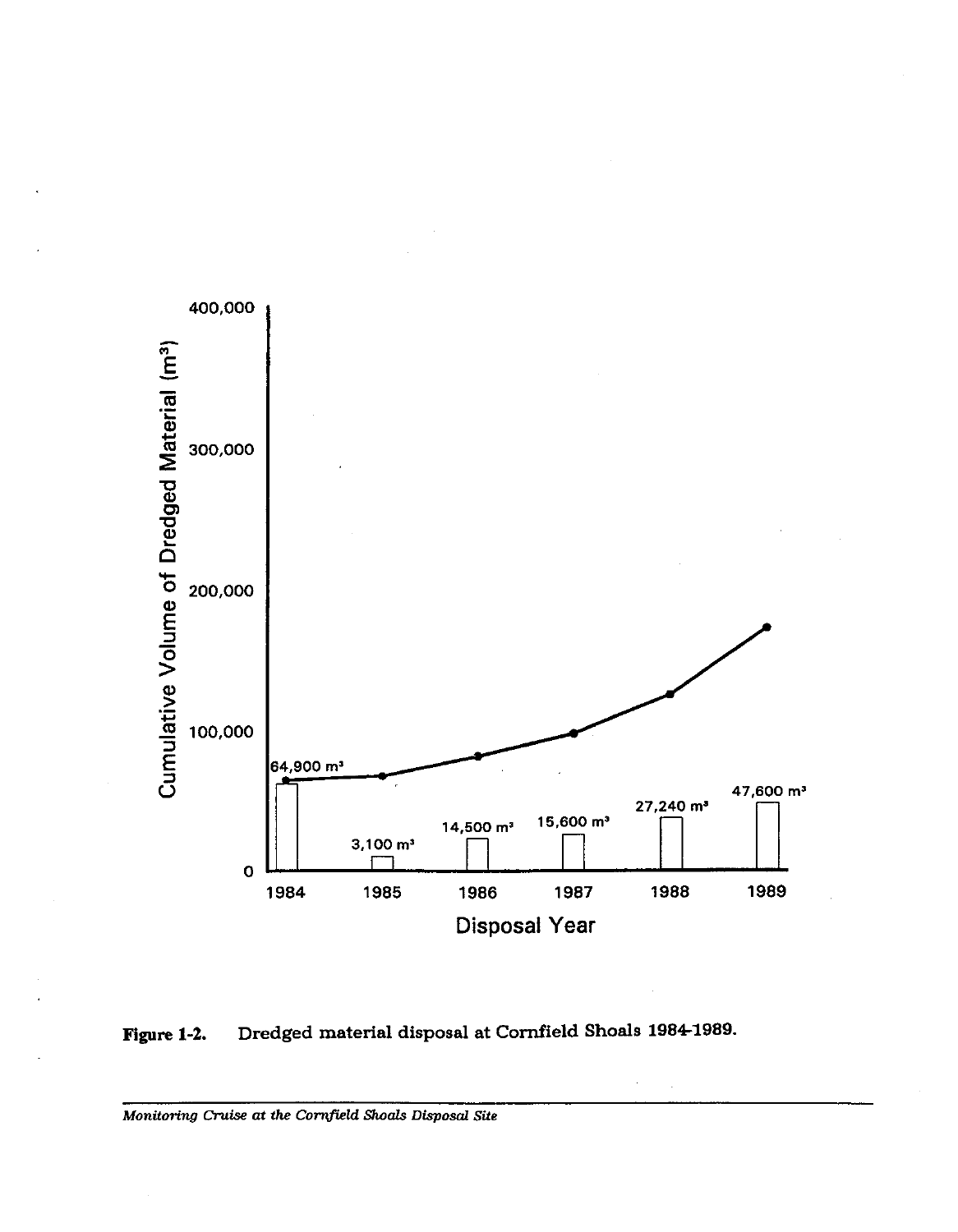

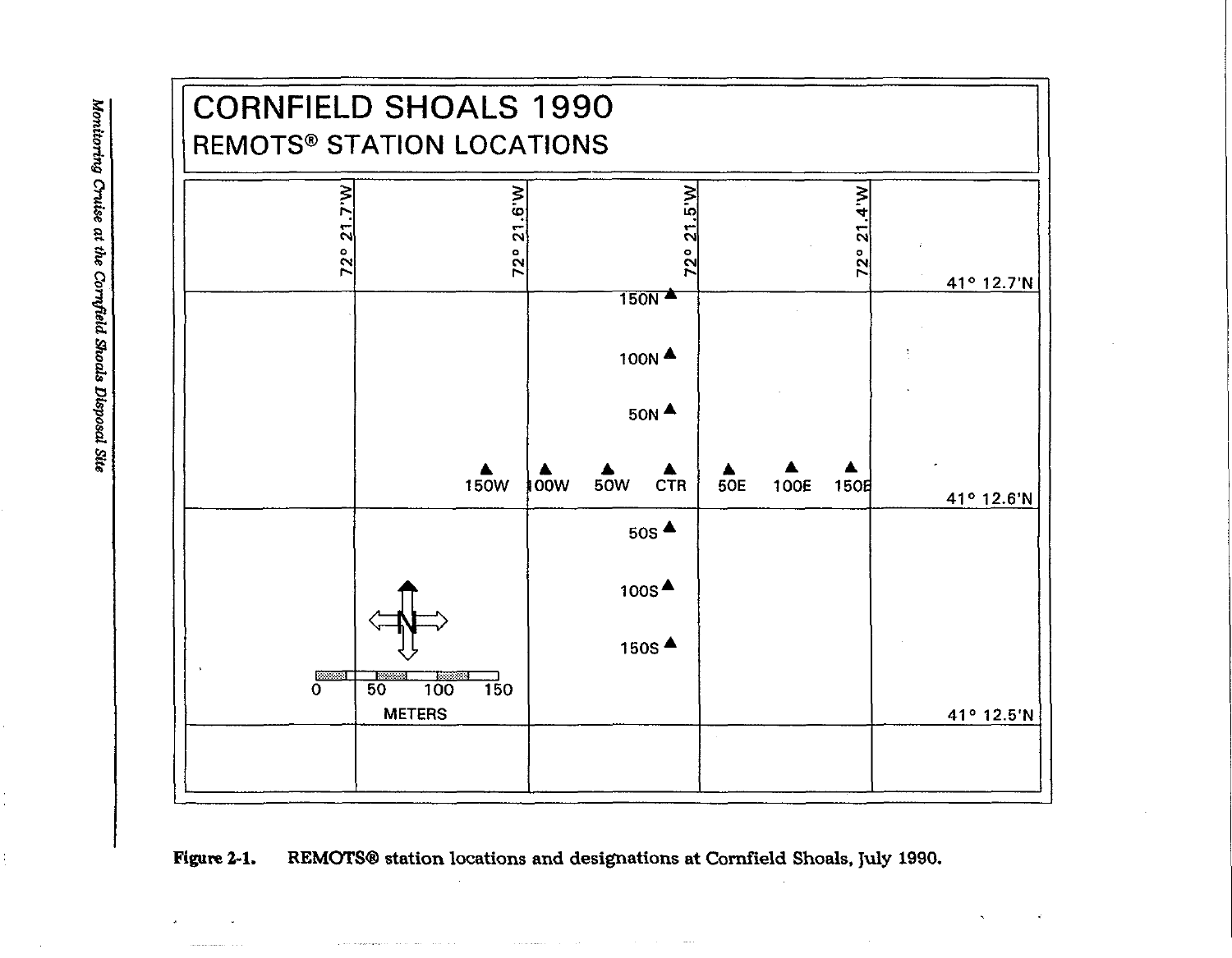Monitoring Cruise at the Cornfield Shoals Disposal Site



Bathymetric contour plot of Cornfield Shoals, July 1990. Contours at 0.5 m intervals. Figure 3-1.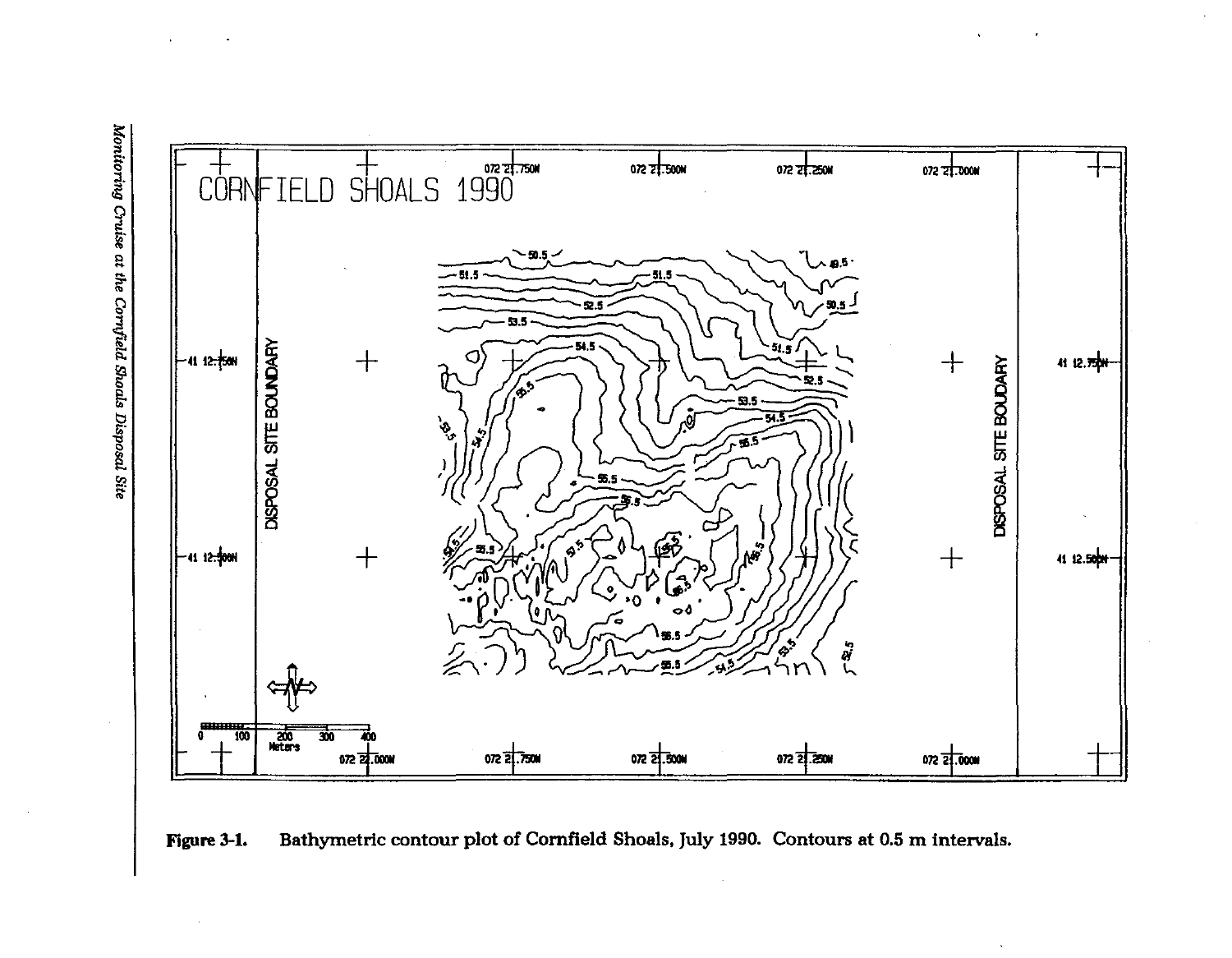



 $\alpha$  and  $\alpha$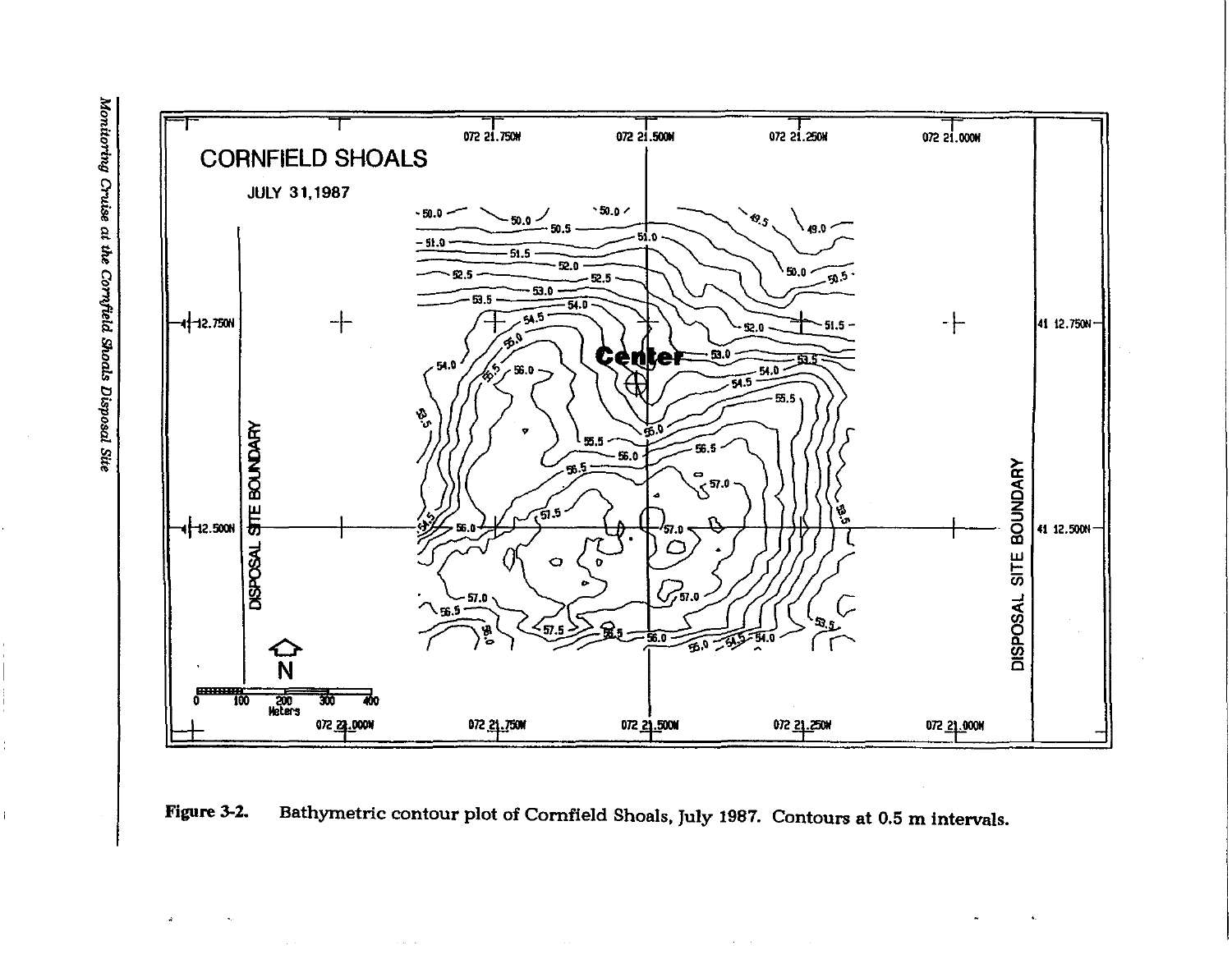



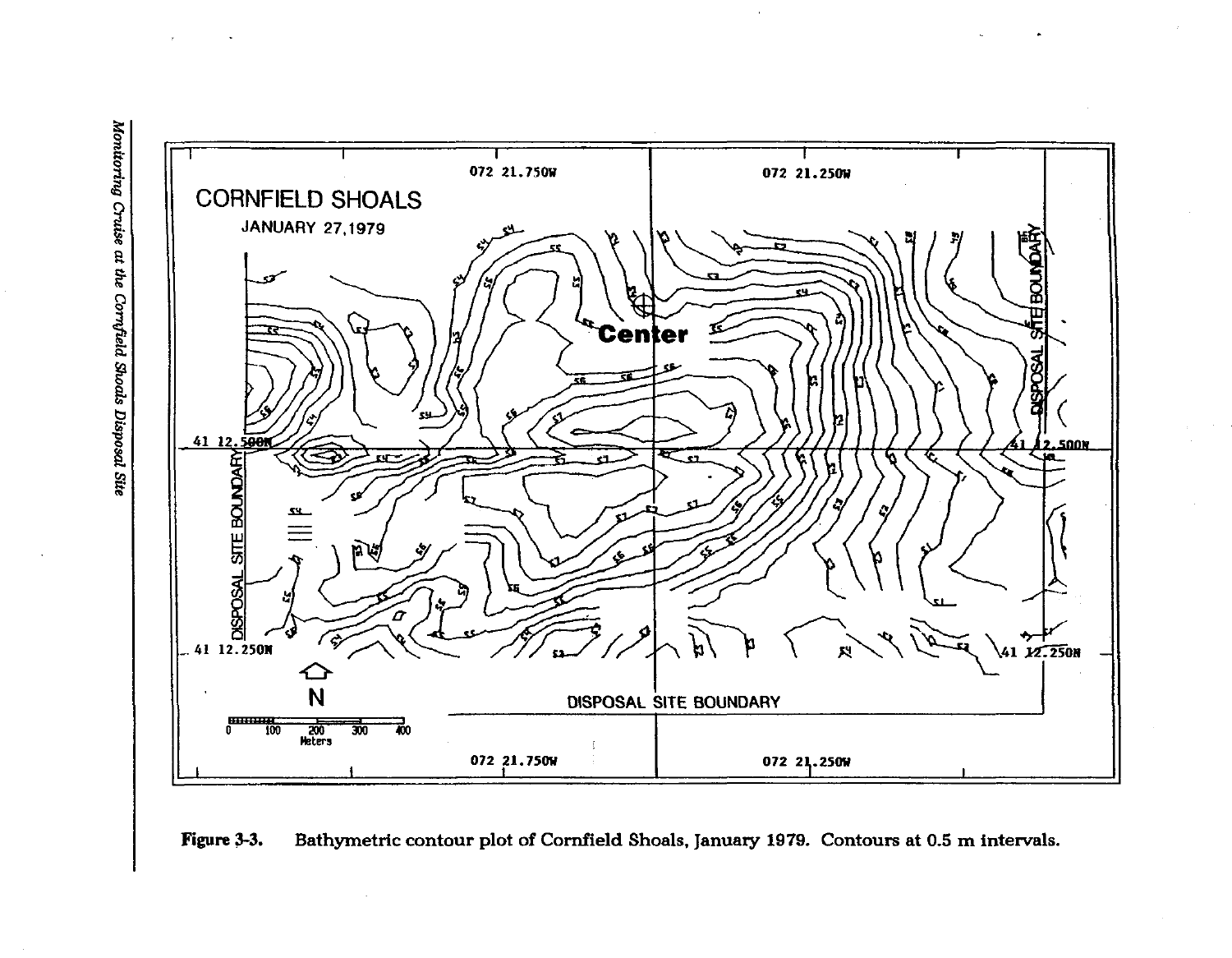$\pmb{\epsilon}$ 





and the property of the state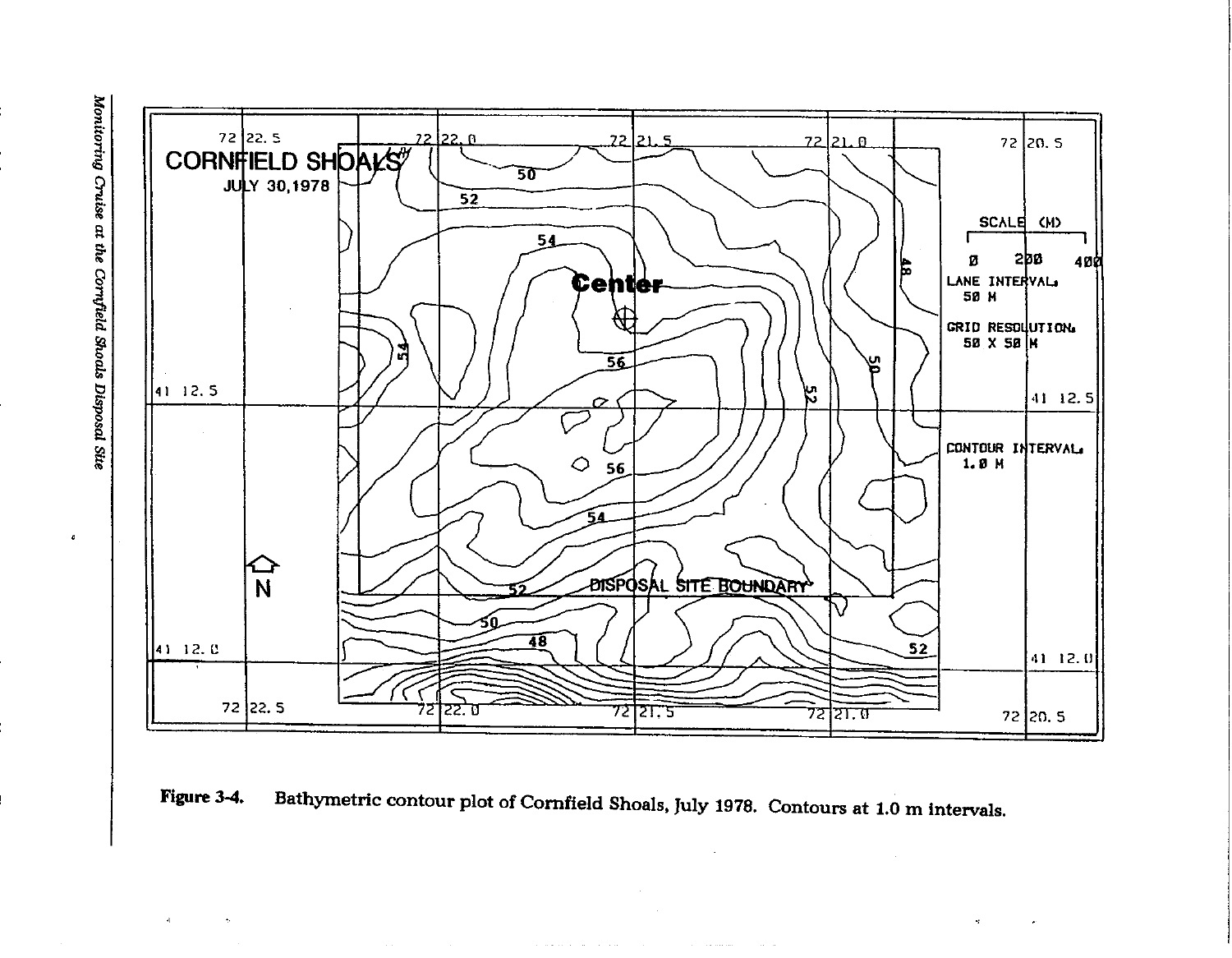

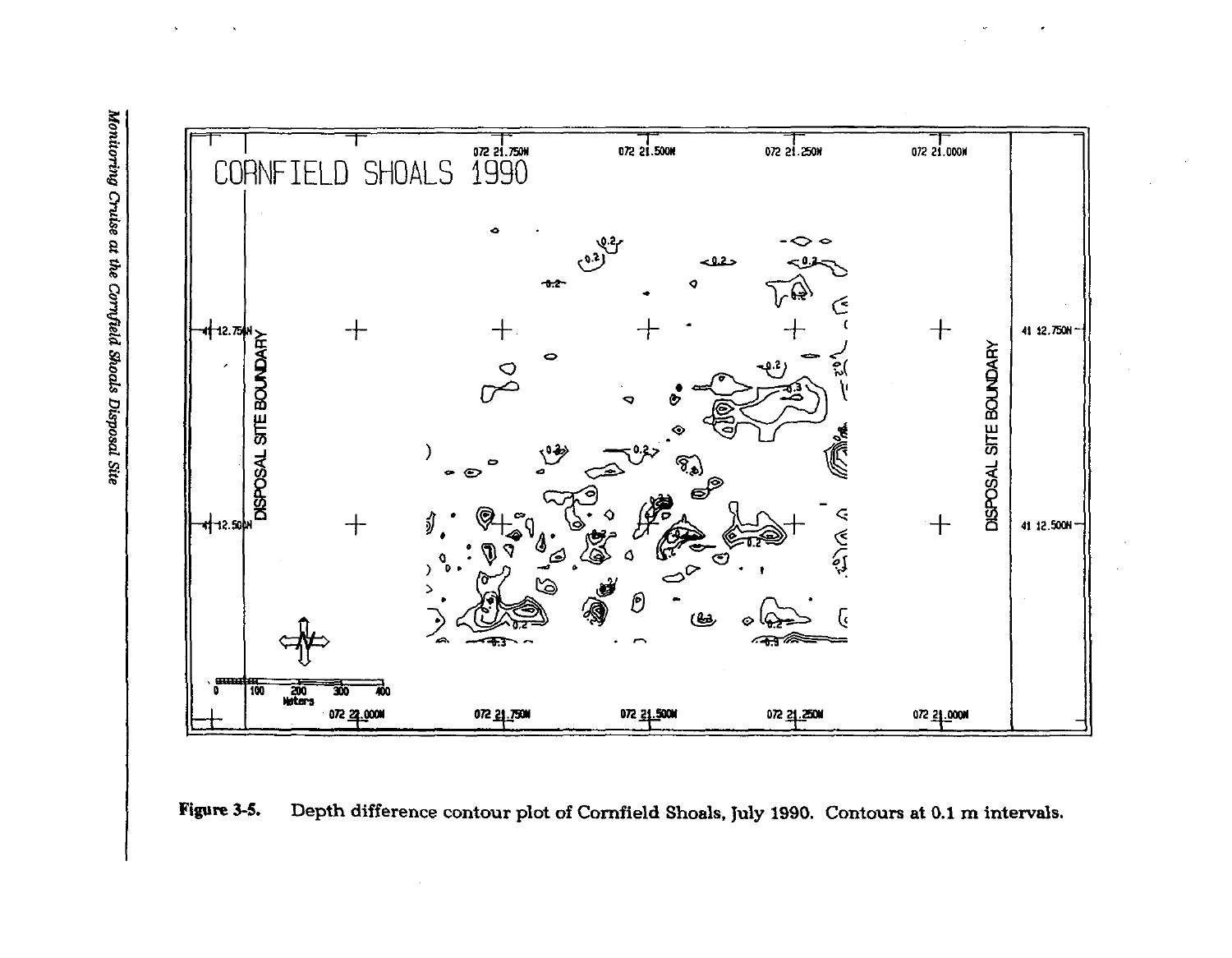

### **Figure** 3-6. The mapped distribution of fresh dredged material at Cornfield Shoals. July 1990. The presence of relic dredged material is also indicated.

Monitoring Cruise at the Cornfield Shoals Disposal Site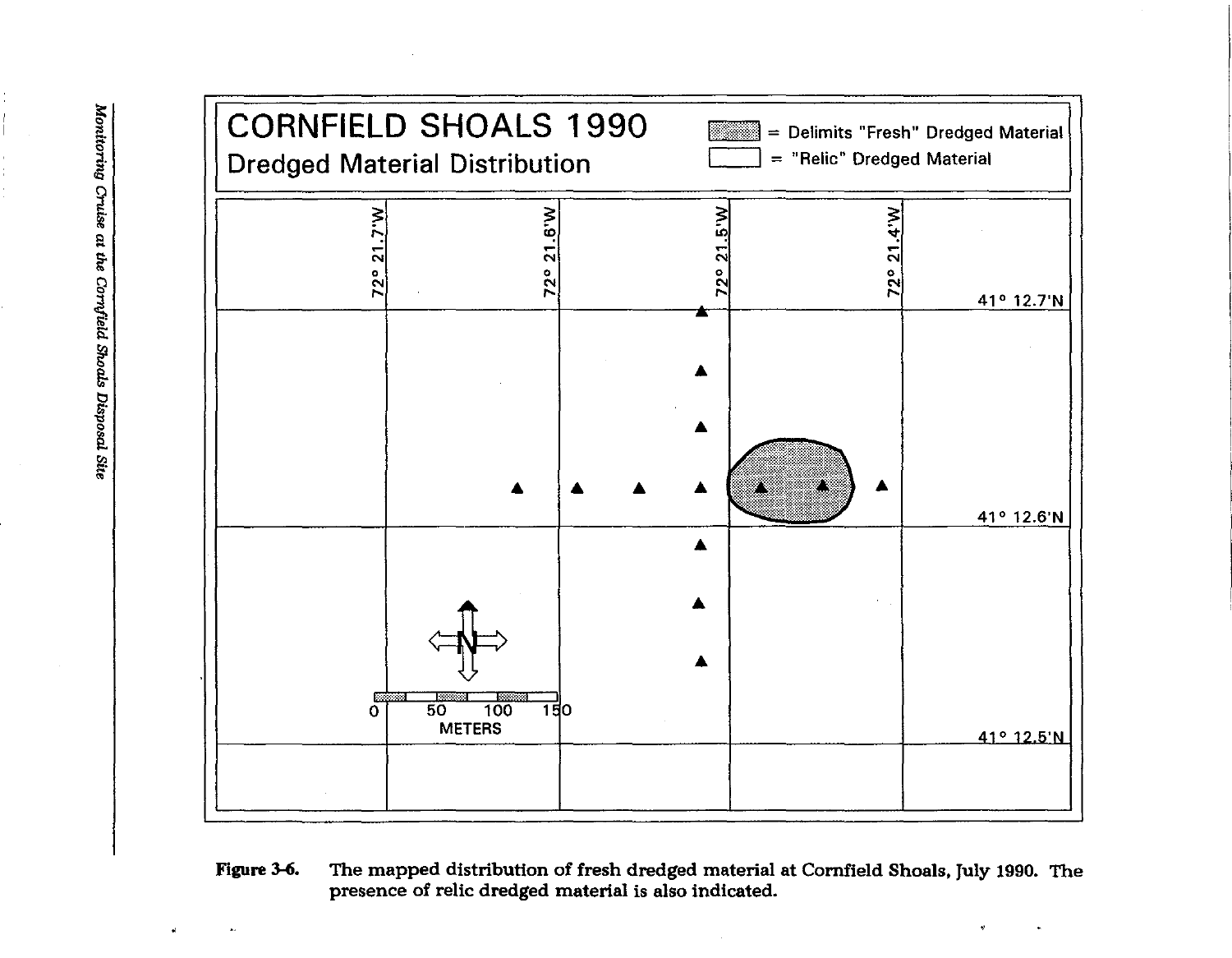

Figure 3-7. The mapped distribution of grain size major mode, Cornfield Shoals, July 1990.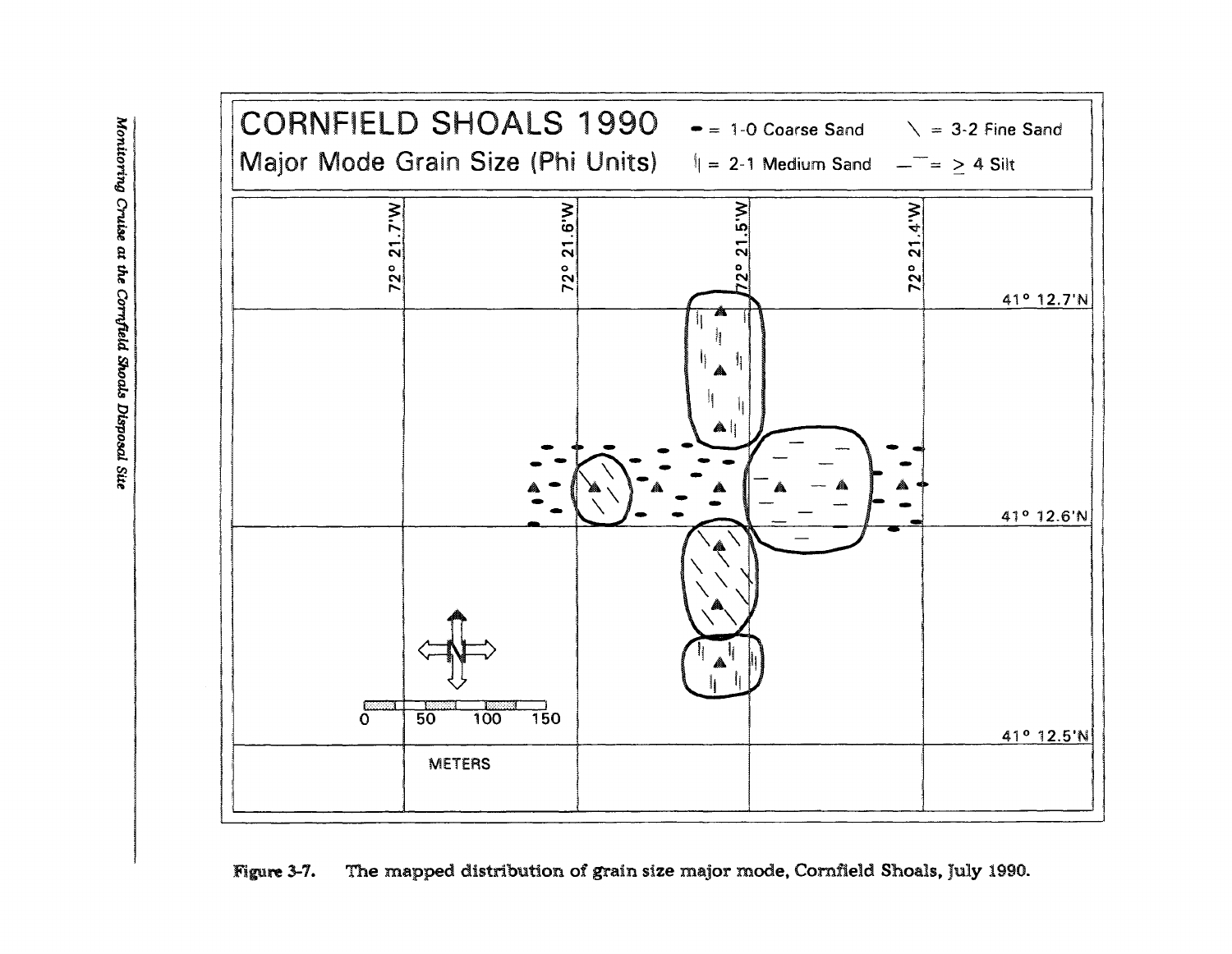

Figure 3-8. REMOTS® photograph from disposal site station 50E, July 1990.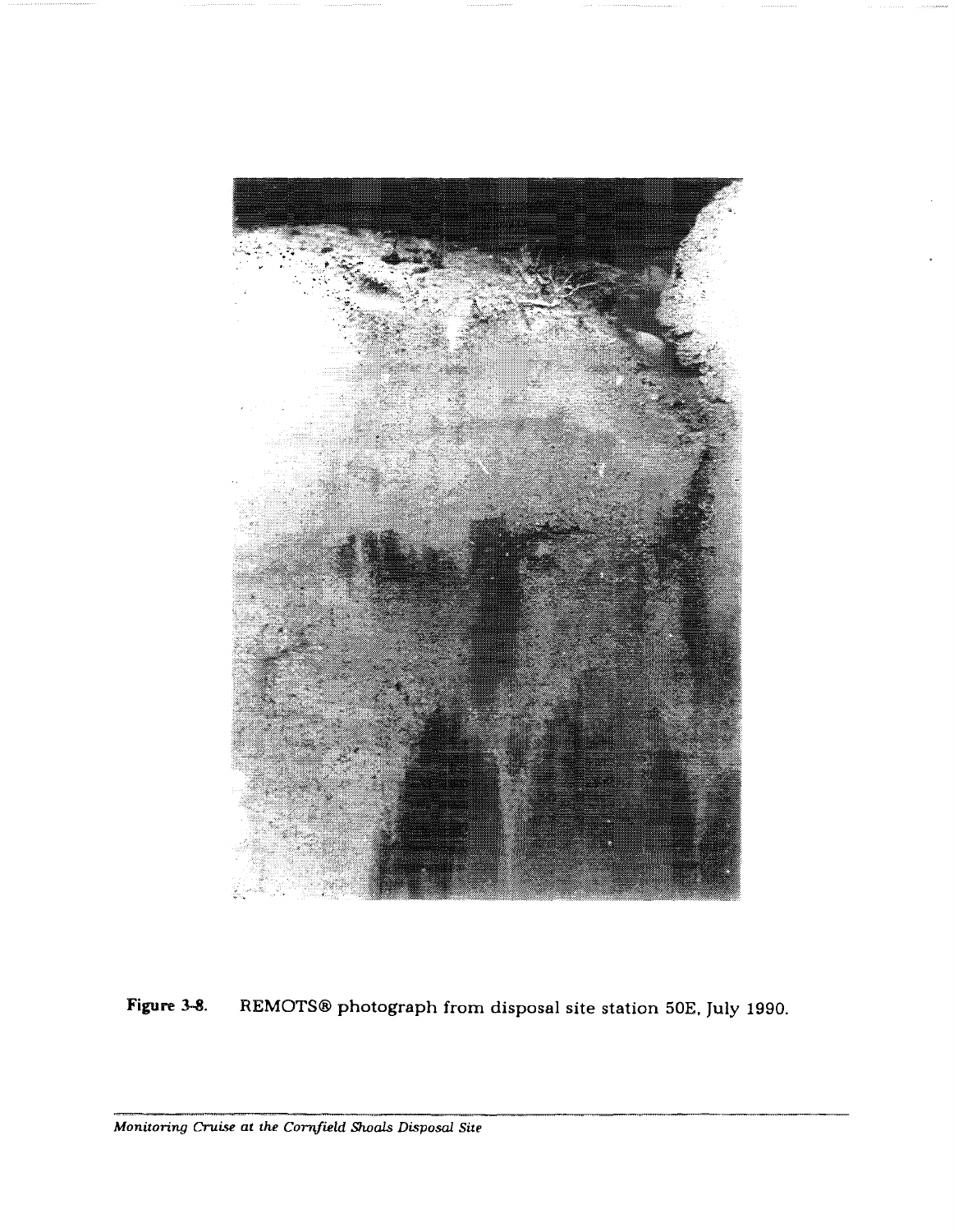

Figure 3-9. REMOTS<sup>®</sup> photograph from disposal site station 150S, July 1990.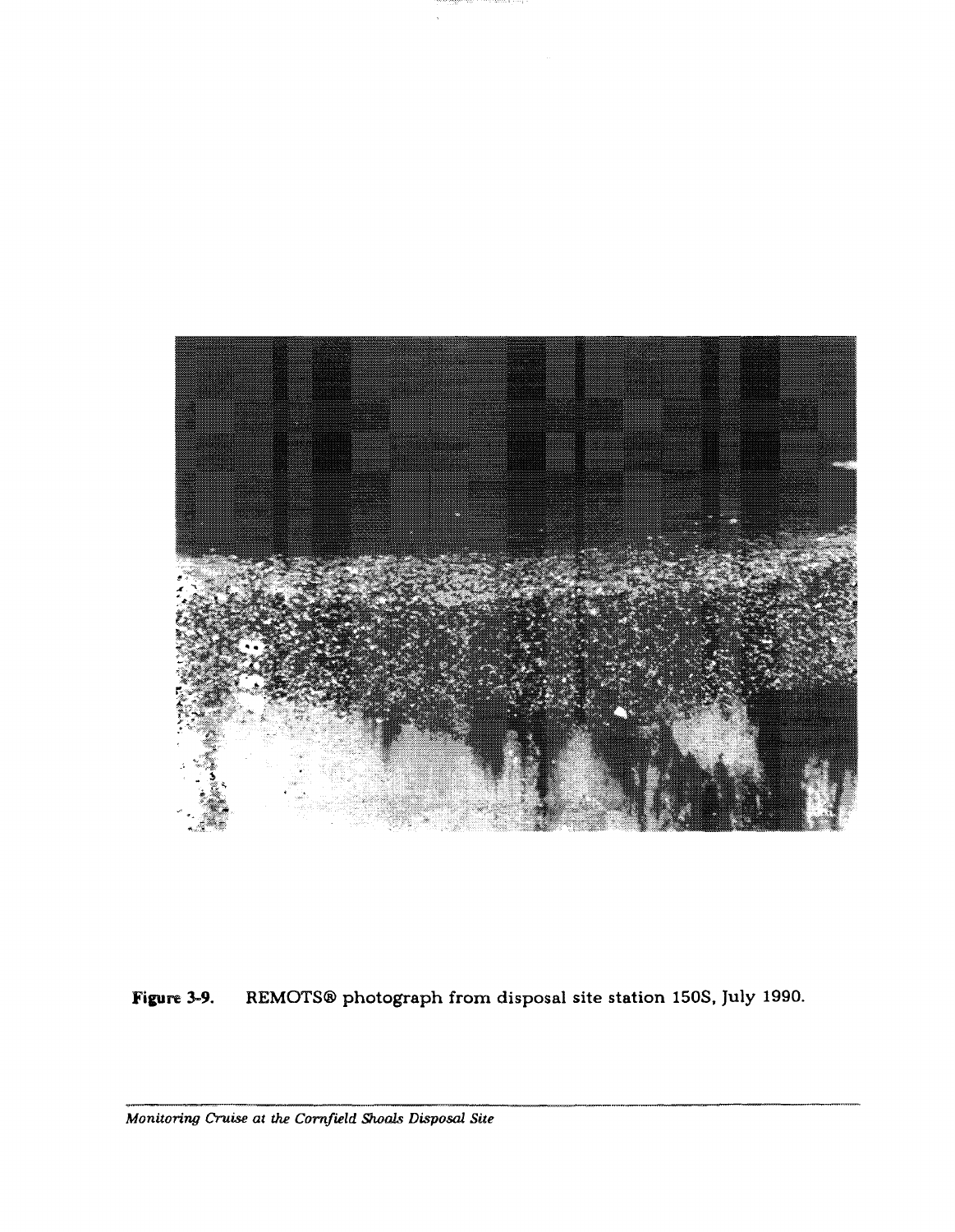

Figure 3-10. The mapped small-scale surface boundary roughness values for Cornfield Shoals, 1990.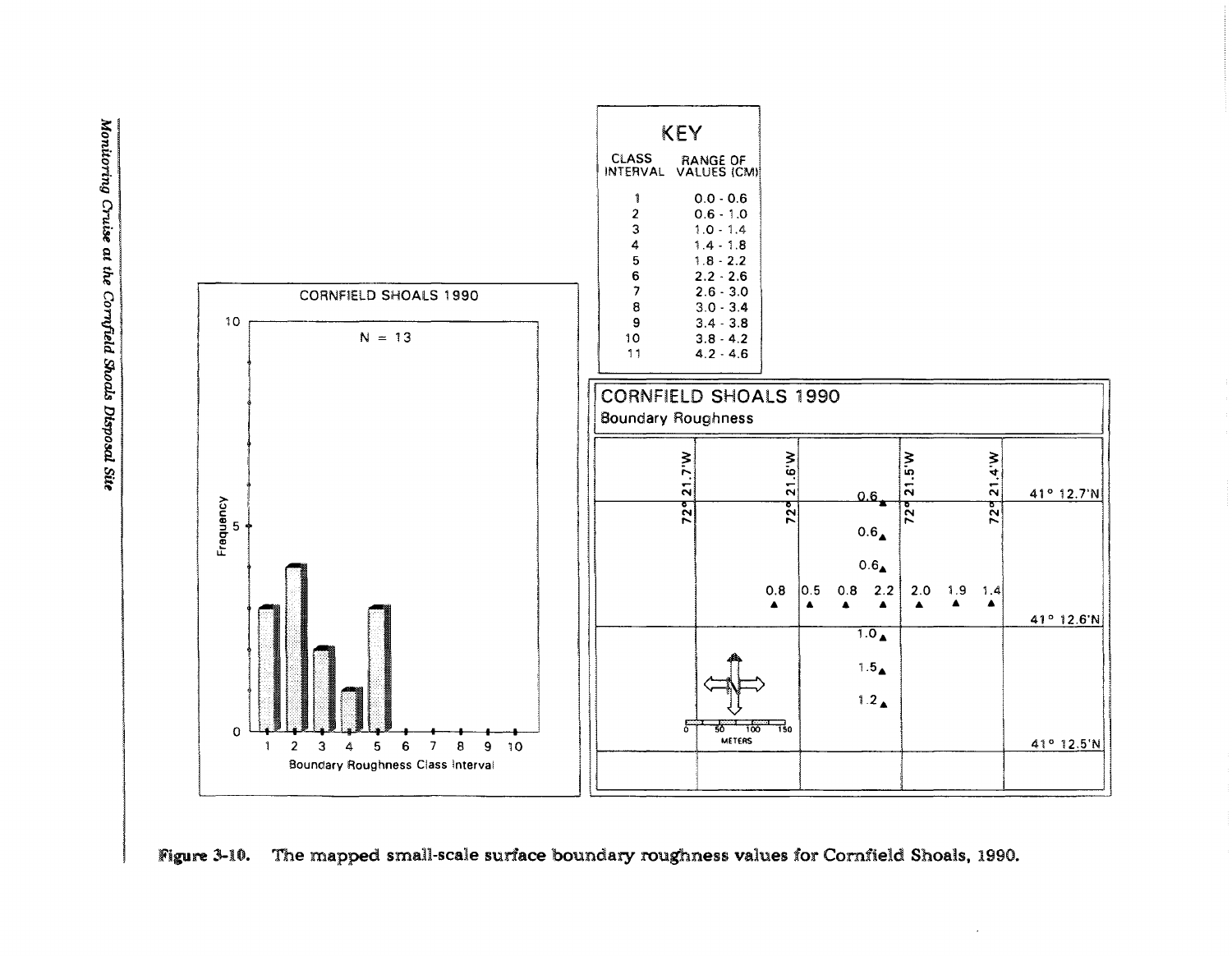

The distribution of infaunal successional stages and median Organism-Sediment Index Figure 3-11. values at Cornfield Shoals, July 1990. Contour delineates stations with OSI values > +6.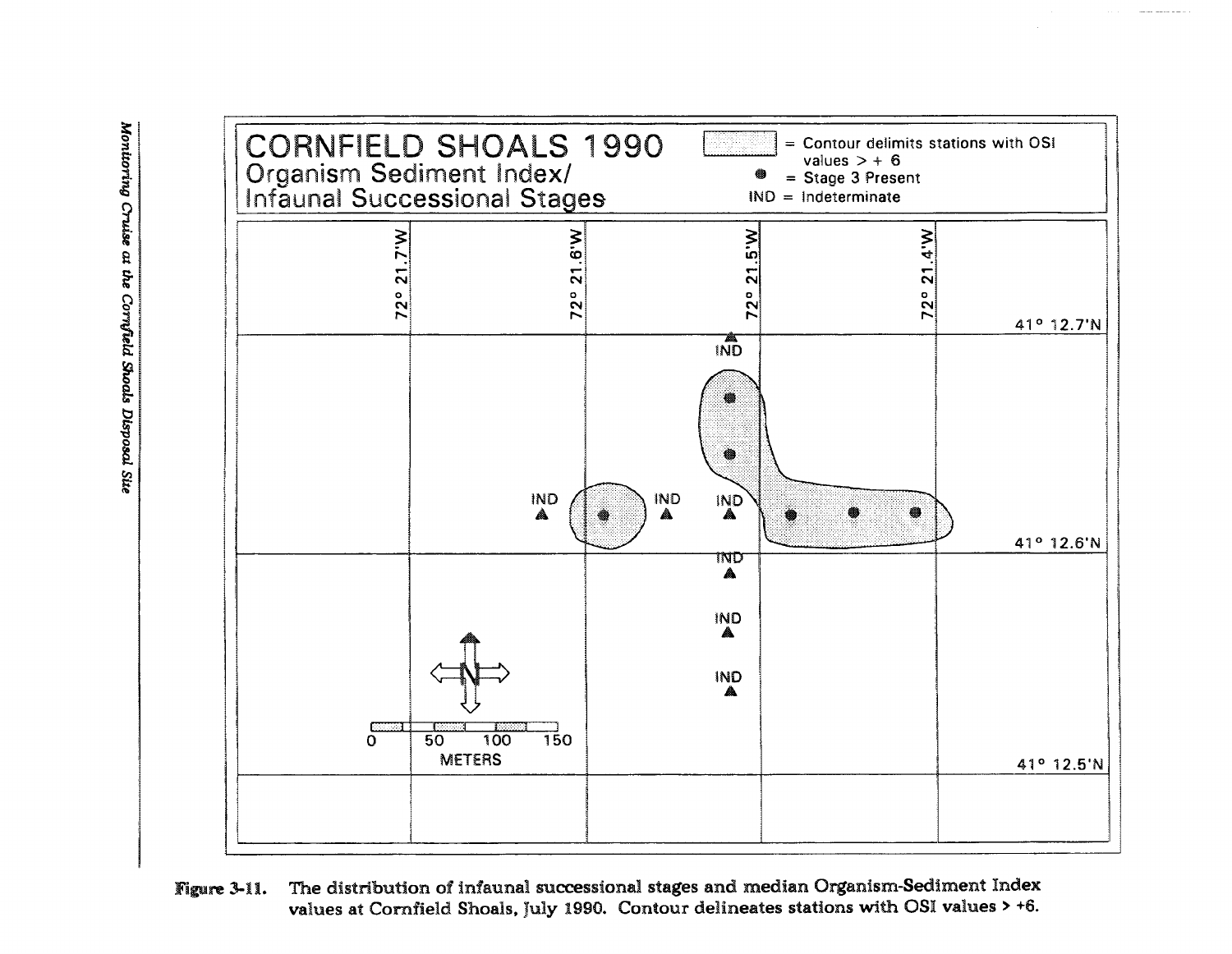

**Figure 3-12.** REMOTS® photograph from disposal site station 50W, July 1990.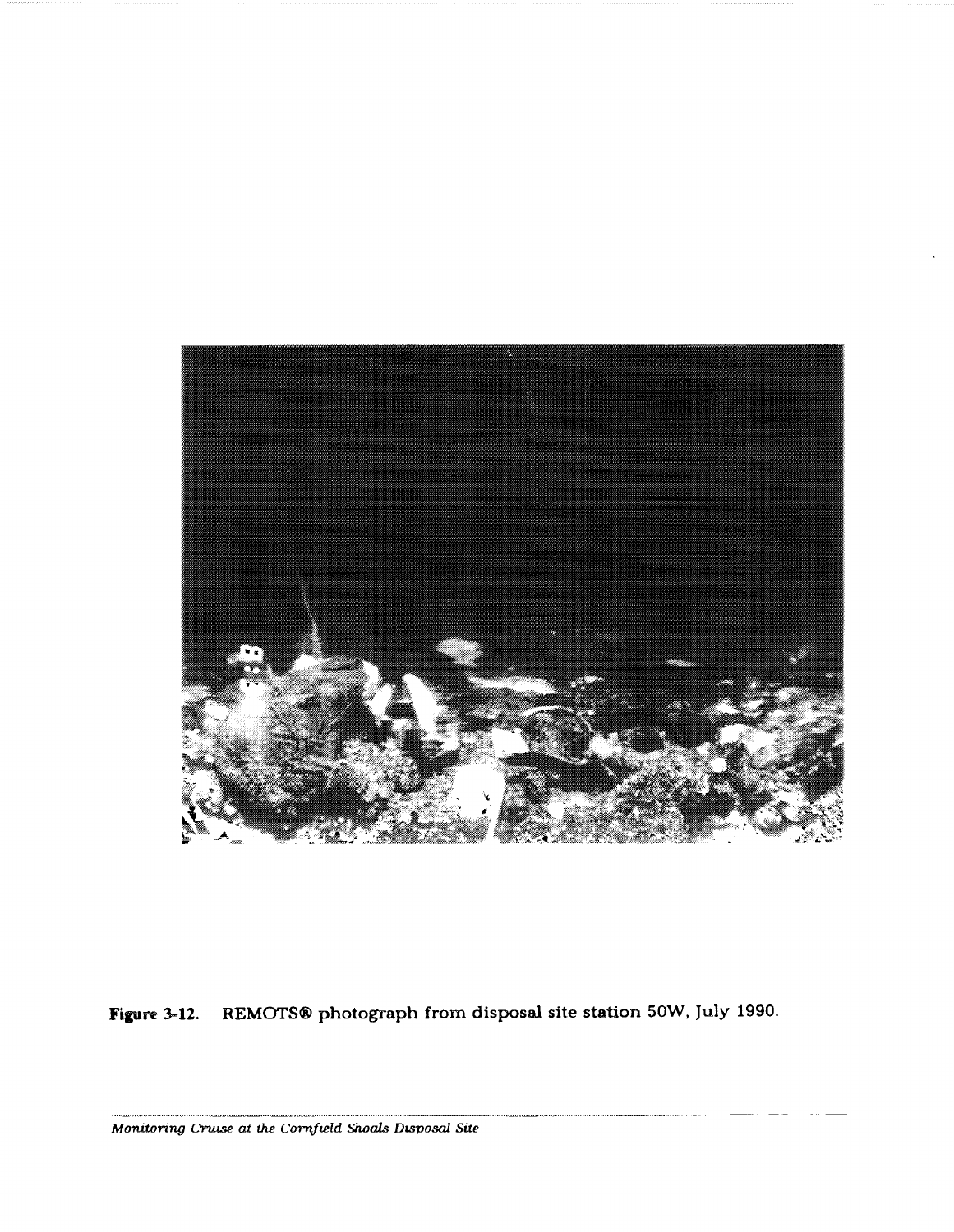

The distribution of mean apparent RPD depth as determined from the REMOTS® survey at Figure 3-13. Cornfield Shoals, July 1990. Contour delineates stations where RPD depth  $\leq 3$  cm.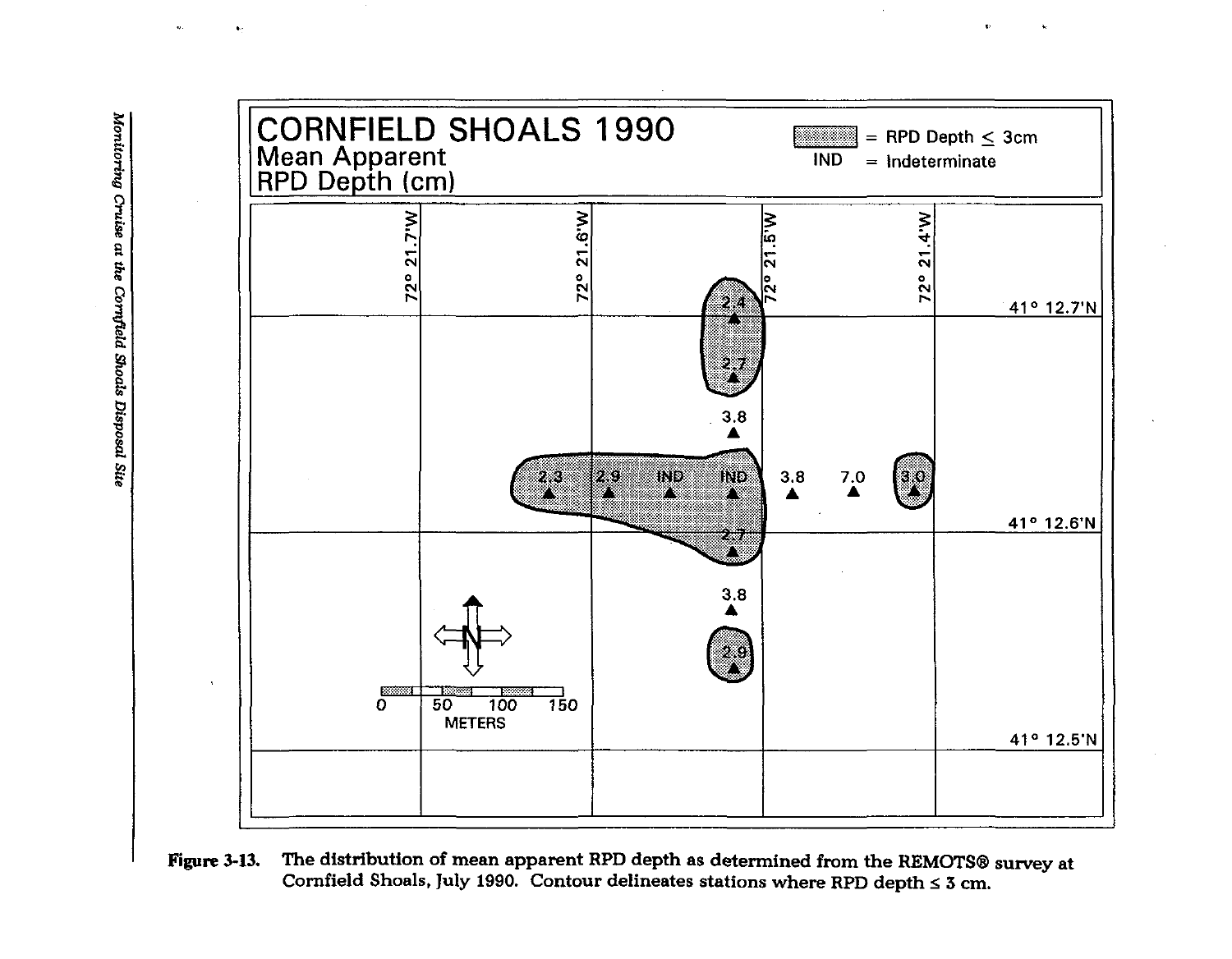

**Figure 3-14.** Changes in transducer beam width can affect the depths recorded during consecutive bathymetric surveys. Notice the apparent decrease in water depth recorded by the "wide beam" transducer.

,

ś

Ť

1

*Monitoring Cruise at the Cornfield Shoals Disposal Site*